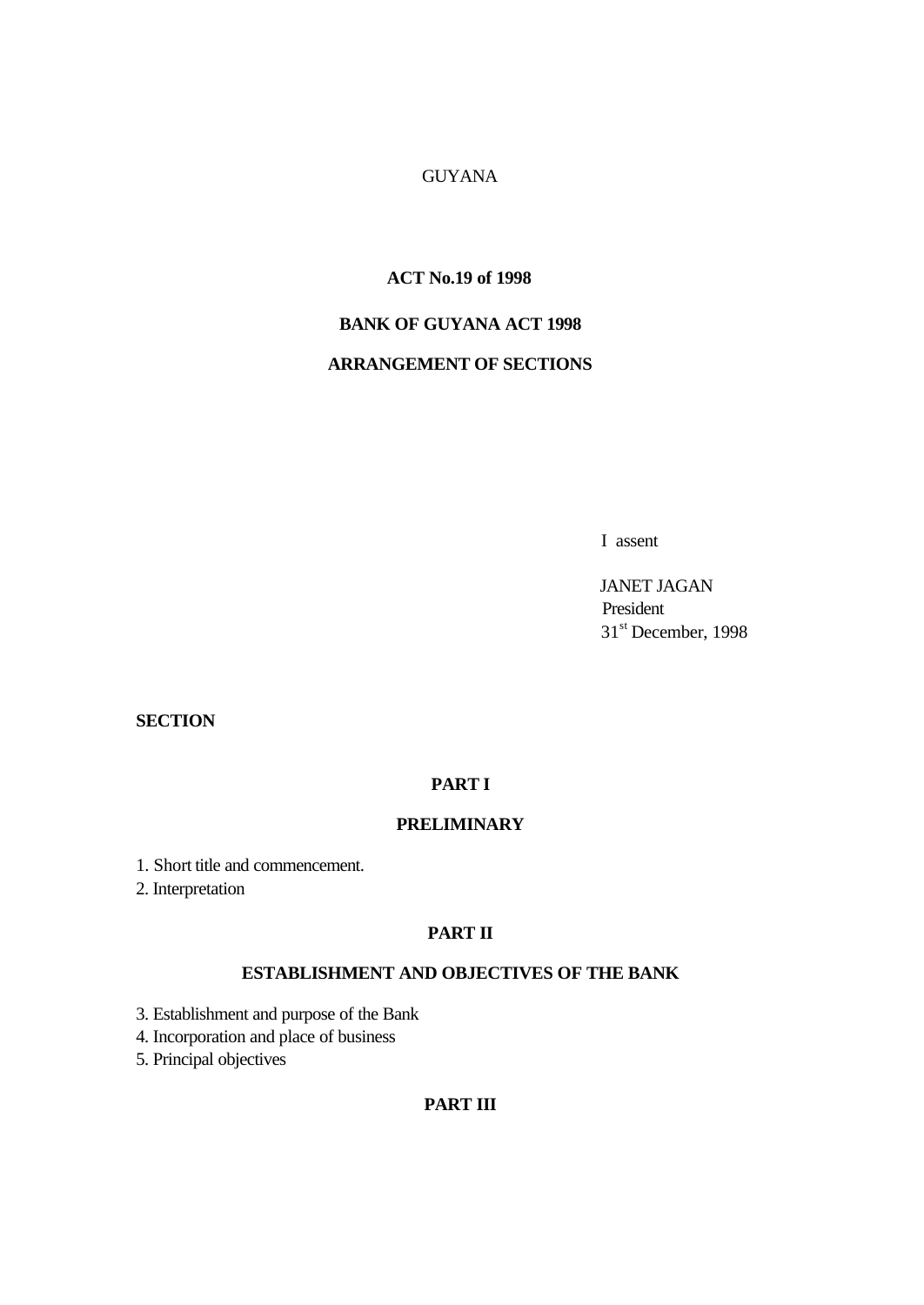### **CAPITAL AND RESERVES**

6. Capital.

7. General Reserve Fund

### **PART IV**

## **ADMINISTRATION**

8. Board of Directors.

9. Composition of the Board and tenure of Directors.

10. Meetings of the Board.

11. Governor.

12 Deputy Governor and Banking Manager.

13. Employment of officers.

14. General disqualifications for members of the Board.

15. Special disqualifications for Governor, Deputy Governor and Banking Manager.

16. Remuneration.

17. Preservation of secrecy.

### **PART V**

## **CURRENCY**

- 18. Currency of Guyana.
- 19. Exchange rate.
- 20. Use of Guyana dollar.
- 21. Issue of notes and coins, legal tender, and withdrawal.
- 22. Assets to cover currency issue, reserves of external assets.
- 23. Characteristics of currency.
- 24. Exchange of mutilated notes and coins.
- 25. Cheques, bills and notes payable to bearer on demand.
- 26. Penalty for offences under section 25.

## **PART VI**

### **FOREIGN EXCHANGE TRANSACTIONS**

27. Dealing in gold or silver.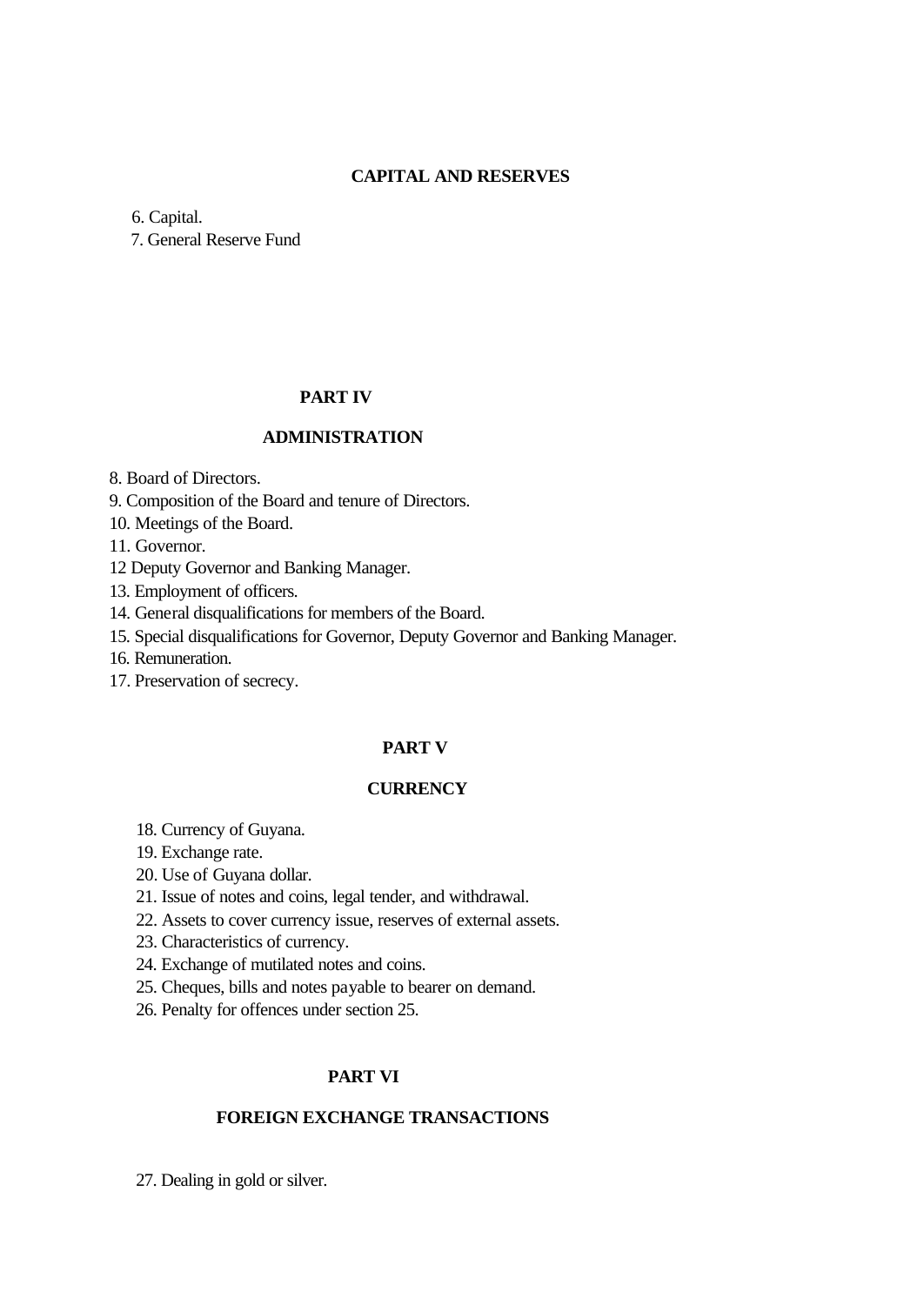- 28. Permitted foreign exchange transactions and management of external assets.
- 29. Terms of transactions in foreign exchange.
- 30. Institutions with which Bank may deal in foreign exchange.
- 31. Foreign exchange.
- 32. Payments agreements.
- 33. Fiscal agent for Government's transactions with international financial institutions.
- 34. Preparation of balance of payments accounts.
- 35. Depository.

### **PART VII**

## **RELATIONS WITH BANKS AND OTHER LICENSED FINANCIAL INSTITUTIONS**

- 36. Supervision of licensed financial institutions.
- 37. Banker to banks and other licensed financial institutions.
- 38. Rediscounts.
- 39. Loans.
- 40. Conditions for credit transactions.
- 41. Reserve requirement and penalty.
- 42. Liquid asset requirement.
- 43. Requests for information.

### **PART VIII**

## **RELATIONS WITH THE GOVERNMENT**

- 44. Fiscal agent and banker to the Government.
- 45. Functions as fiscal agent.
- 46. Credit operations with Government securities.
- 47. Restrictions on credit to the Government.
- 48. Bank as adviser to the Government.

## **PART IX**

### **MICELLANEOUS PROVISION**

- 49. Revaluation of reserve.
- 50. Issuance of bank securities and transactions in Government securities for open market operations.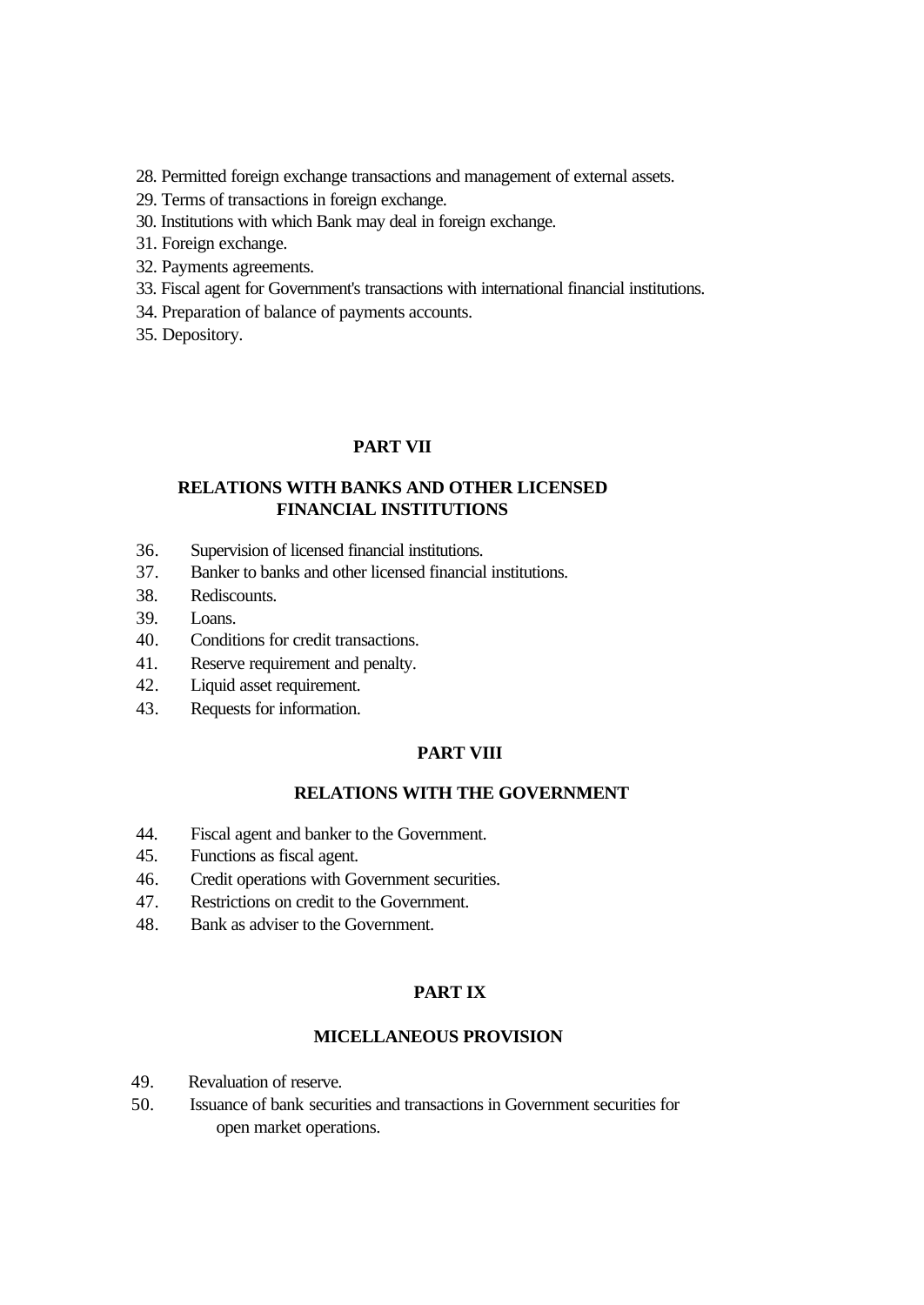- 51. Loans to employees
- 52. Exemption from taxation.
- 53. Power to make By-Laws.
- 54. Prohibited operations.
- 55. Training
- 56. Financial year
- 57. Half-yearly reports.
- 58. Annual reports.
- 59. Publication of reports, etc.
- 60. Audit
- 61. Regulations
- 62. Payment System oversight.
- 63. Repeal.
- 64. Transitional provisions.

## **AN ACT to revise and amend the law relating to the Bank of Guyana and to provide for related and consequential matters.**

#### **Enacted by the Parliament of Guyana:-** A.D. 1998

### **PART I**

## **PRELIMINARY**

| Short title and<br>Commencement | 1. | This Act may be cited as the Bank of Guyana Act 1998 and shall come into<br>operation on such date as the Minister may by order appoint.                      |
|---------------------------------|----|---------------------------------------------------------------------------------------------------------------------------------------------------------------|
| Interpretation                  | 2. | In this $Act -$                                                                                                                                               |
|                                 |    | (a) "the Bank" means the Bank of Guyana, established by section 3;                                                                                            |
| No. 1 of                        |    | (b) "bank" has the meaning assigned to it in section 2 of the Financial<br>Institutions Act 1995;                                                             |
|                                 |    | (c) "Board" means the Board of Directors of the Bank constituted under<br>section 9;                                                                          |
|                                 |    | (d) "central bank" means a banking institution exercising responsibility for<br>the issue of currency and the regulation of the money supply of a<br>country; |
|                                 |    | "Director' means a member of the Board appointed pursuant to section<br>(e)                                                                                   |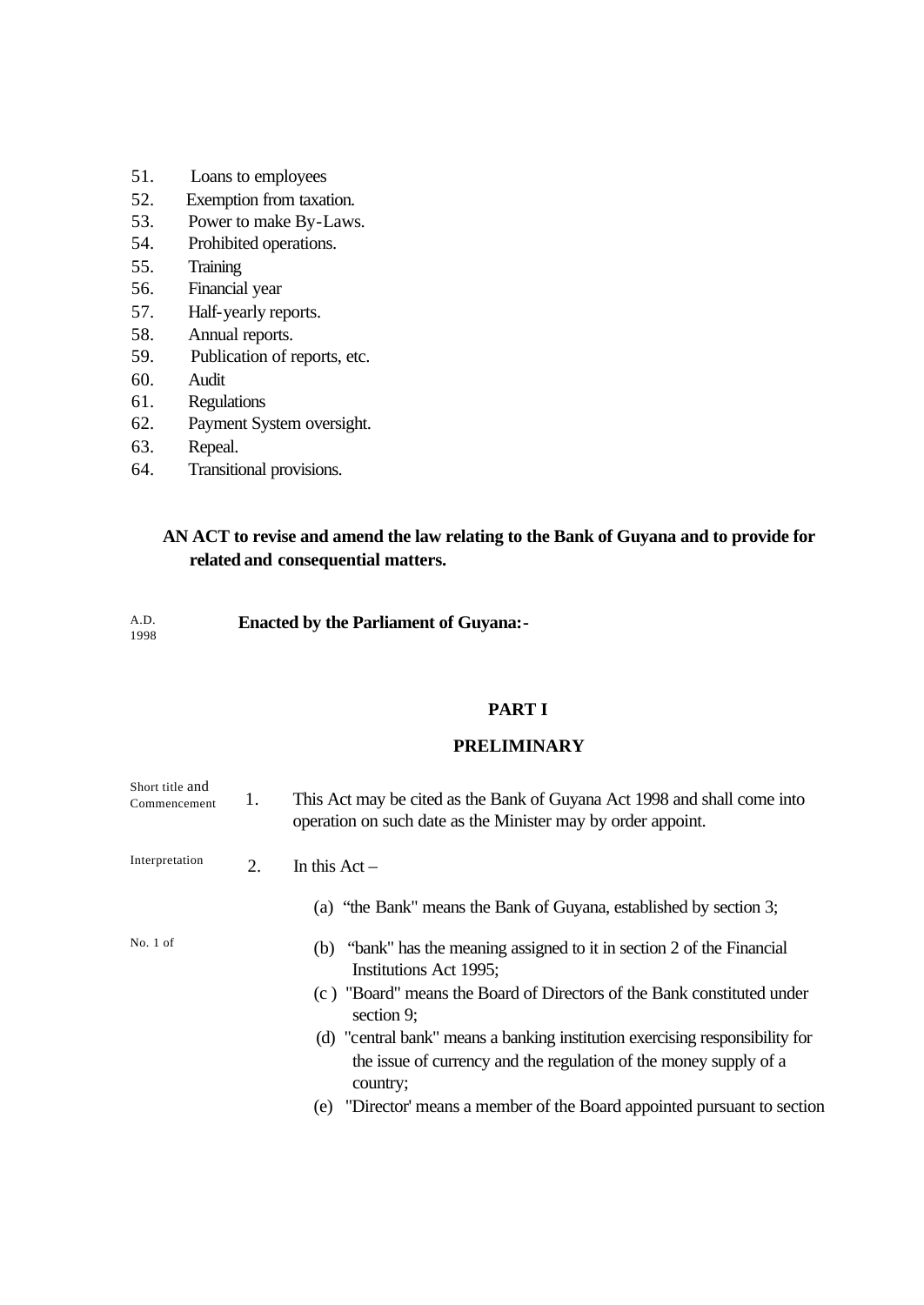9;

 (f) "financial institution" and "licensed financial institution" have the meanings assigned to them in section 2 of the Financial Institutions Act 1995;

- (g) "foreign" means pertaining to a country other than Guyana;
- (h) "foreign exchange" means foreign currencies and claims in and to foreign currencies;
- (i) "Governor means the Governor of the Bank;
- (j) "issue" includes re-issue;
- (k) "person" means any individual or company and includes any group of persons acting in concert;
- (l) "specified financial institution" means any institution, not being a financial institution, which is so specified by the Bank for the purposes of this Act;
- (m) "specified public entity" means any local government authority or municipality, or any body corporate established by law or any agency, board or other institution established by the Government to perform functions on behalf of the Government, specified as a public entity by the Bank for the purposes of this Act.

### **PART 11**

### **ESTABLISHMENT AND OBJECTIVES OF THE BANK**

| Establishment<br>and<br>purpose<br>of  | 3. (1)   | There shall be established a central bank to be known as the Bank of<br>Guyana which shall be an autonomous institution governed by this Act.                                                                                                                                                                                                                     |  |
|----------------------------------------|----------|-------------------------------------------------------------------------------------------------------------------------------------------------------------------------------------------------------------------------------------------------------------------------------------------------------------------------------------------------------------------|--|
|                                        | (2)      | The Bank may exercise any of its functions entrusted to it by or in<br>accordance with this Act or any other Act or by or under any international<br>agreement to which Guyana is a party or which is otherwise binding on<br>Guyana, and may do any other banking business incidental or ancillary to or<br>consequential upon the performance of its functions. |  |
| Incorporation and<br>place of business | 4. $(1)$ | The Bank shall be a body corporate.                                                                                                                                                                                                                                                                                                                               |  |
|                                        | (2)      | The Bank shall have its principal place of business in the City of<br>Georgetown or at such other place within Guyana as the Board may decide.                                                                                                                                                                                                                    |  |
|                                        | (3)      | The Bank may establish branches in any location within Guyana or<br>elsewhere as it considers necessary.                                                                                                                                                                                                                                                          |  |
|                                        | (4)      | The Bank may appoint agents or correspondents within and outside<br>Guyana.                                                                                                                                                                                                                                                                                       |  |
|                                        |          |                                                                                                                                                                                                                                                                                                                                                                   |  |

No. 1 of 1995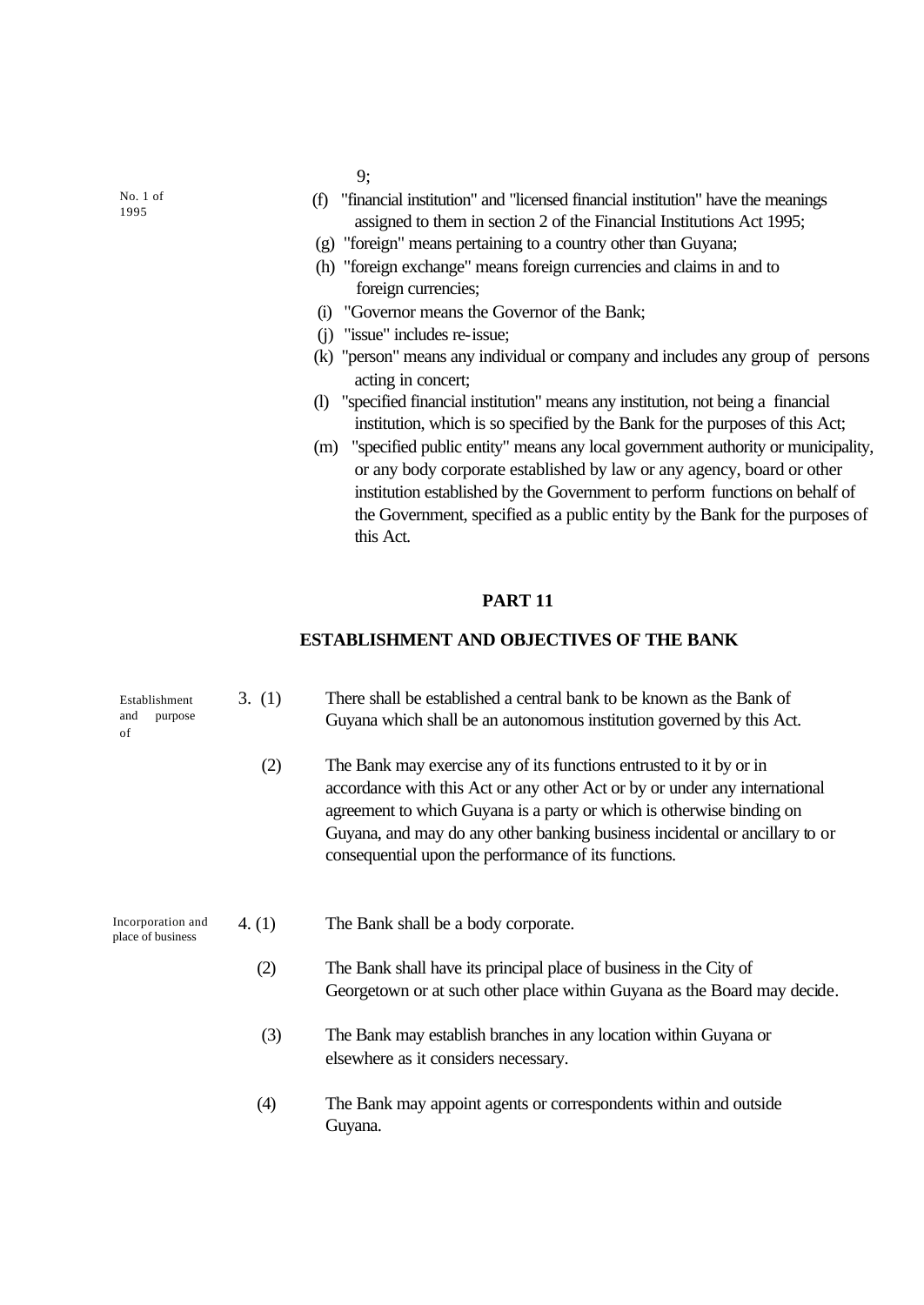5. Within the context of the economic policy of the Government, the Bank shall be guided in all its actions by the objective of fostering domestic price stability through the promotion of stable credit and exchange conditions, as well as sound financial intermediation conducive to the growth of the economy of Guyana.

### **PART III**

### **CAPITAL AND RESERVES**

 6. (1) The Bank shall have an authorised capital of one thousand million dollars of which the sum of five hundred million dollars shall be subscribed and paid by Government as soon as and in such amounts as the Bank may require. Capital

> (2) The balance of five hundred million dollars shall be subscribed and paid by the Government at such time or times, as the Government shall decide after considering the recommendations of the Bank in that regard.

 7. (1) The Bank shall establish a General Reserve Fund into which shall be paid fifty per cent of the net profit made by the Bank during each financial year, and the remainder of such profit after deducting any sum paid into reserve under this subsection shall be paid by the Bank to the Accountant General for the Consolidated Fund:

> Provided that whenever the General Reserve amounts to not less than onethird of the authorised capital of the Bank, ten per cent of the net profit of the Bank shall be paid into the General Reserve Fund and the remainder shall be paid by the Bank to the Accountant General for the Consolidated Fund.

 (2) For the purposes of this section, net profit shall be determined by deducting from gross income all expenses together with allowance for depreciation of assets, contributions to staff benefit funds, provision for bad and doubtful debts, and such other contingencies and accounting provisions as are usually made by banks.

(3) If the General Reserve Fund is in any year insufficient to cover any net loss of the Bank recorded in its Profit and Loss Account, an amount equivalent to the deficiency is hereby appropriated and shall be debited to the account of the Government with the bank. Such debit shall be made in the form of a

General Reserve Fund

Principal objectives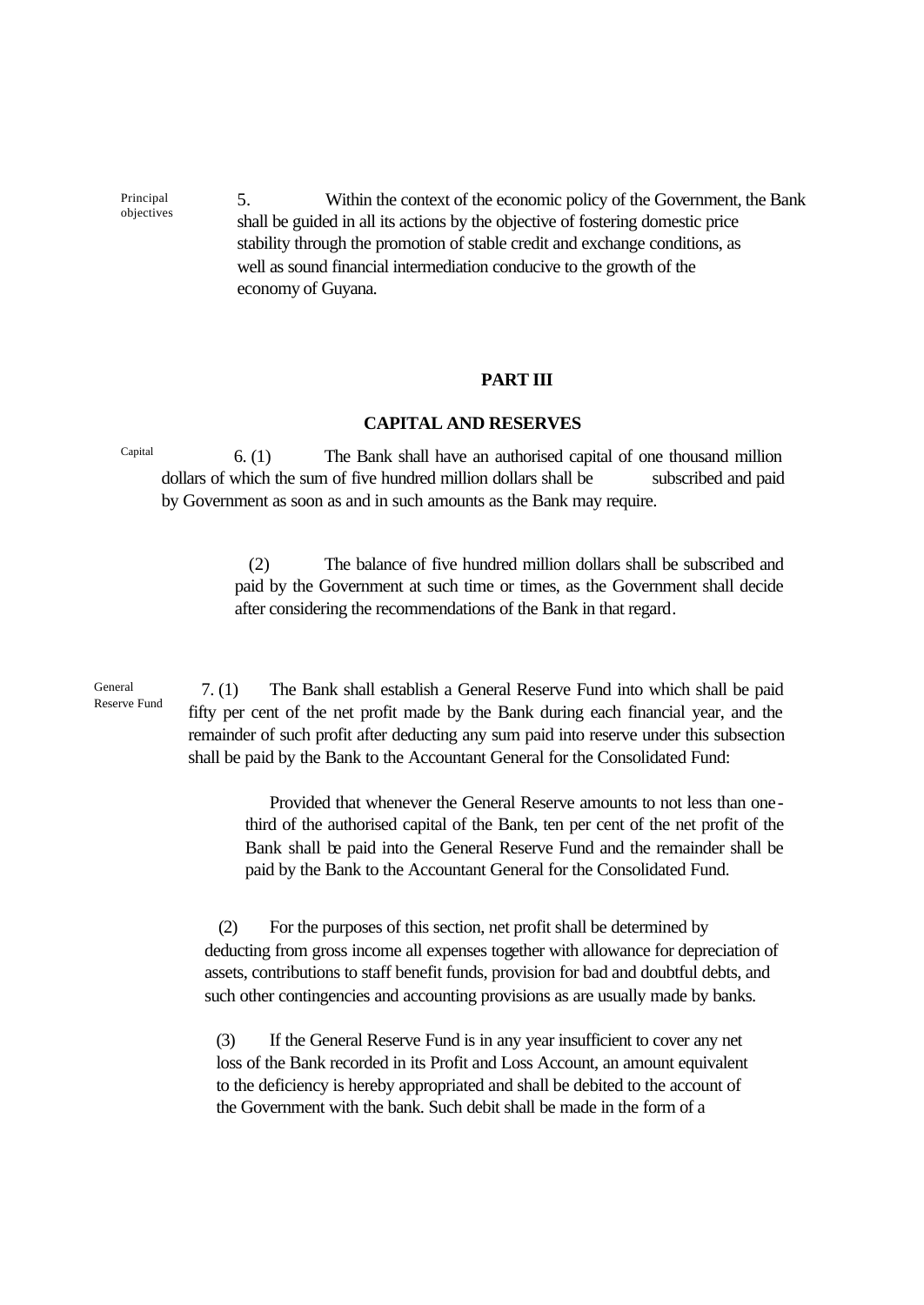transfer from the Consolidated Fund, or interest-bearing marketable obligations issued by the Government.

### **PART IV**

## **ADMINISTRATION**

Board of Directors

8. There shall be a Board of Directors of the Bank, constituted as provided in section 9, which shall be the policy-making organ of the Bank.

Compositio

of the Board and

- 9. (1) The Board of Directors shall consist of the following persons:
	- (a) the Governor who shall serve as Chairman of the Board;
	- (b) the Deputy Governor, who shall serve as Deputy Chairman of the Board; and
	- (c) not less than two nor more than four other Directors of the Board.

 (2) The Governor shall be appointed by the President by instrument under the Public Seal and the Deputy Governor and other Directors of the Bank shall be appointed by the Minister.

 (3) The term of office of every Director referred to in subsection (1) (which for purposes of this subsection shall include the Governor and the Deputy Governor) shall be specified in the instrument appointing him and shall be for a period not exceeding five years.

 (4) The terms of office of Directors appointed under subsection I (c) shall be so staggered that every twelve months the term of one Director shall come to an end, and the appointment of the Governor and the Deputy Governor as such shall be so made that the term of office of the Deputy Governor shall come to an end twelve months before that of the Governor.

(5) Every Director is eligible for reappointment on the expiration of his term of office for such period not exceeding five years as the President in the case of the Governor or as the Minister in the case of every other Director may determine.

(6) If a Director of the Board referred to in subsection I (c) suffers any incapacity, which is likely to be prolonged, the Minister may, subject to section 14, appoint a person to act for such Director during the period of his incapacity and any person so appointed shall have the full powers of that Director until such time as the Minister determines that the incapacity has ceased.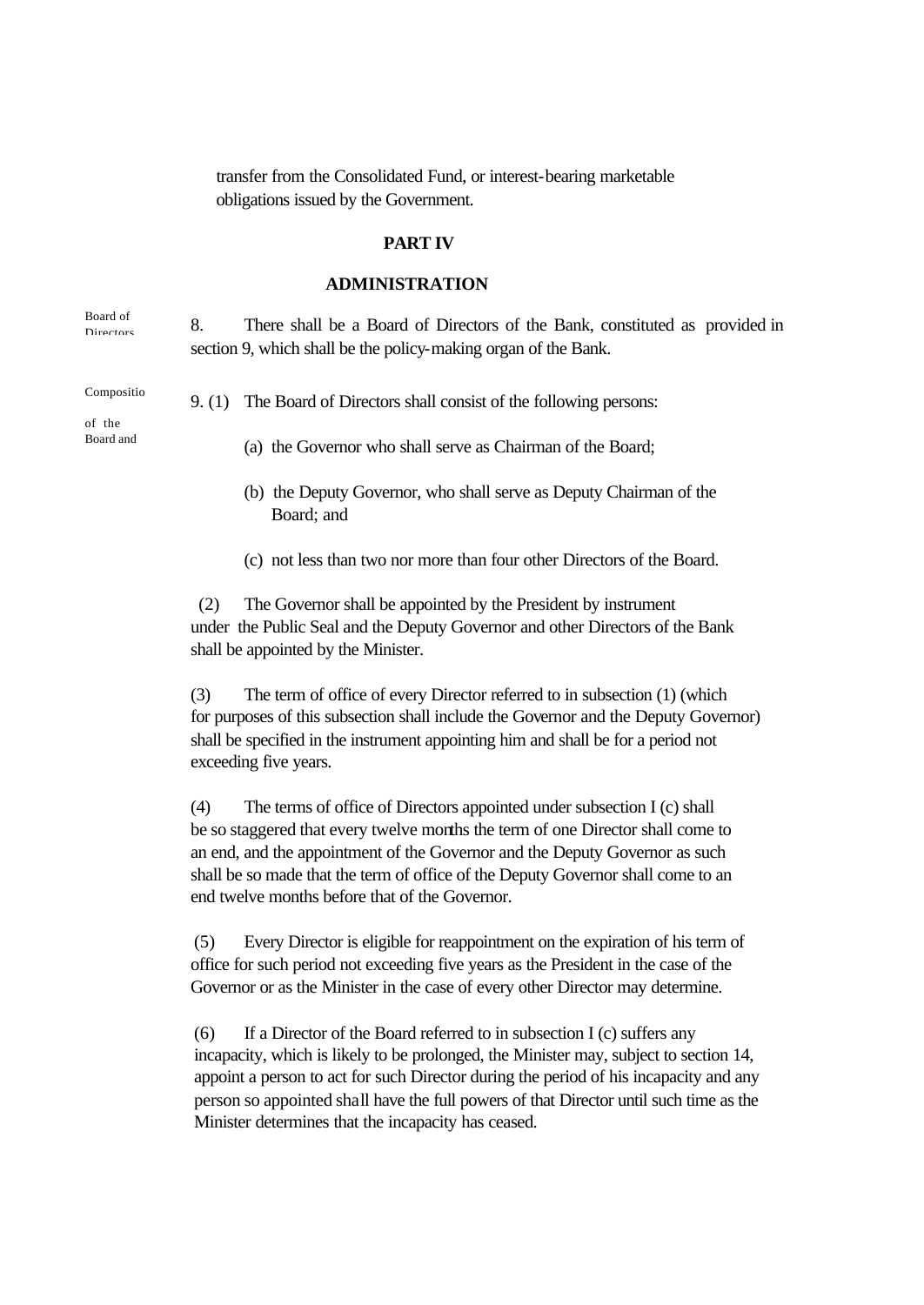10. (1) The Board shall meet at least once in every month. In addition, the Governor may convene meetings of the Board whenever he considers that the business of the Bank so requires.

> (2) The Governor shall summon a special meeting of the Board within seven days of a request for that purpose addressed to him by any two of the Directors referred to in section 9 (1) (c).

(3) The Secretary to the Treasury, or an alternate designated by the Minister to act for him in his absence, may attend and participate in all meetings of the Board, but shall not have the right to vote at such meetings.

(4) A quorum for any meeting of the Board shall be three Directors.

(5) Decisions of the Board shall be adopted by a majority of the votes, provided that in any case in which the voting is equal, the Chairman presiding at the meeting shall have a second or casting vote.

11. (1) The Governor shall be the Chief Executive Officer of the Bank and, subject to the general policy decisions of the Board, shall be responsible for the management of the Bank including the organization, appointment and dismissal of the staff in accordance with the general terms and conditions of service established by the Board. Governor

> (2) The Governor shall be the principal representative of the Bank and shall, in that capacity, have the authority to ensure the proper discharge of the Bank's functions under this Act and, without prejudice to the generality of this power, the Governor shall have authority –

(a) to represent the Bank in its relations with other institutions and with the Government;

(b) to sign individually or jointly with other persons contracts concluded by the Bank, notes or securities issued by the Bank reports, balance sheets and other financial statements, correspondence and other documents of the Bank;

(c) to determine the terms and conditions governing the employment of employees of the Bank;

Meetings of the Board.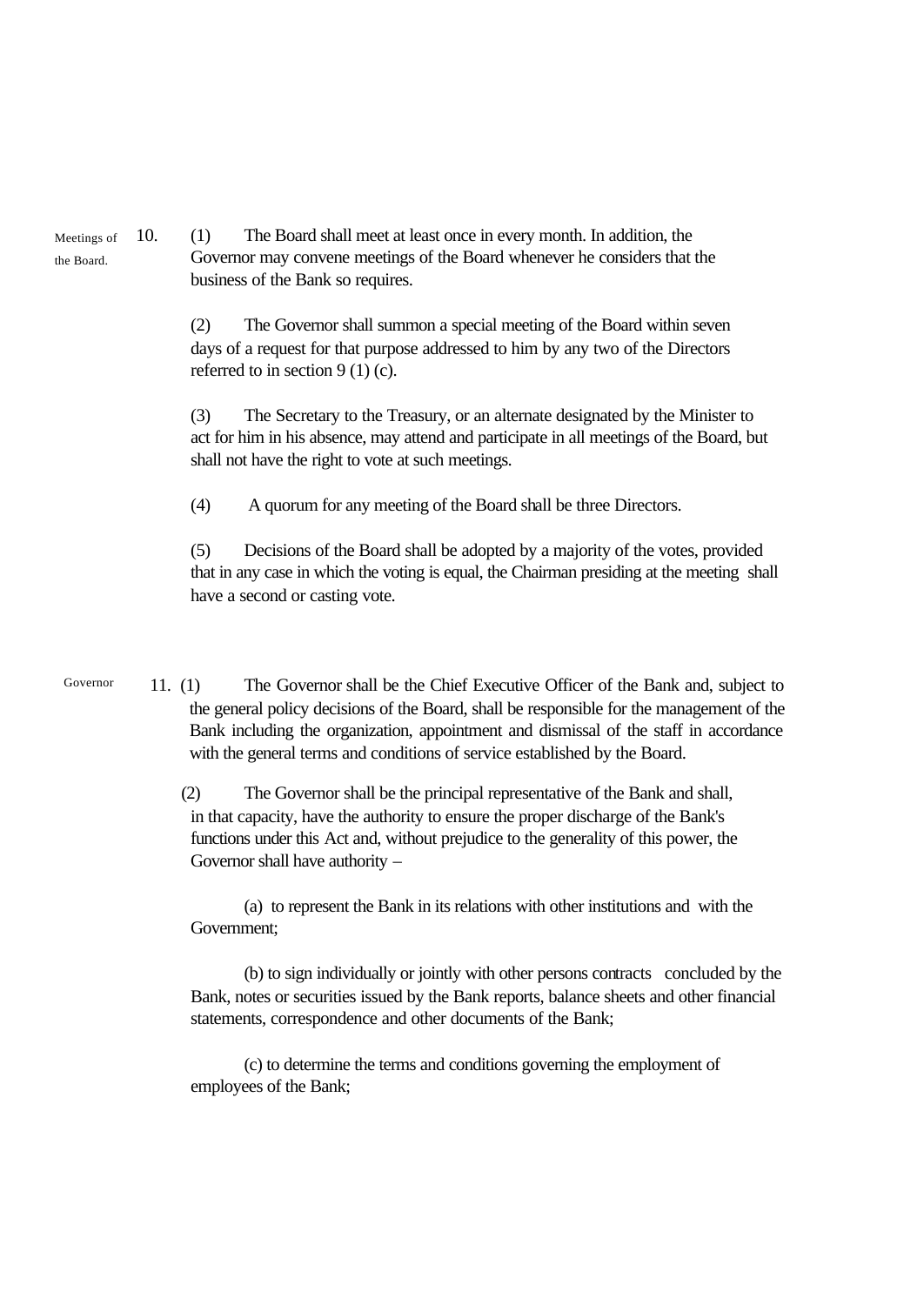(d) to employ advisers and determine the terms and conditions governing their employment;

(e) to delegate his powers provided for in paragraphs (a) and (b) to other officers of the Bank.

(3) The Governor shall, in exercising his power under subsection (2) (c) and (d), make his best endeavours, after consultation with the Board, to ensure that the terms and conditions of employment governing the Bank employees are such as

to attract persons with the requisite qualifications and experience for the relevant positions.

Deputy Governor and Banking

12. (1) The Minister shall appoint a Deputy Governor of the Bank whose term of office shall not exceed five years and who shall serve as Deputy Chairman of the Board and perform such functions as may be assigned to him from time to time by the Governor and shall be appointed by the Minister to act for the Governor whenever the Governor is unable to perform the functions of his office whether by reason of illness or any other cause whatsoever.

(2) The Minister shall appoint a Banking Manager whose term of office shall not exceed five years and who shall perform such functions as may be assigned to him from time to time by the Governor and shall be appointed by the Minister to act for the Deputy Governor whenever the Deputy Governor is unable to perform the functions of his office whether by reason of illness or any other cause whatsoever.

(3) The Deputy Governor and Banking Manager shall be eligible for reappointment on the expiration of their terms of office for such period not exceeding five years as the Minister may determine.

13. (1) The Bank may employ such officers, other employees and agents at such remuneration and on such terms and conditions as it considers necessary or appropriate for the proper conduct of its business. Employment of officers.

 (2) Where an officer in the public service is seconded or temporarily transferred for duty to an office in the Bank from a pensionable office within the meaning of the Pensions Act, section 5 of that Act shall apply to him as if his service in the Bank were service in a civil capacity under the Government. Cap. 27:02

> (3) Where an officer in the public service has been transferred to any office in the Bank, regulation 21 of the Pensions Regulations (as contained in the Schedule

Cap.  $27.02$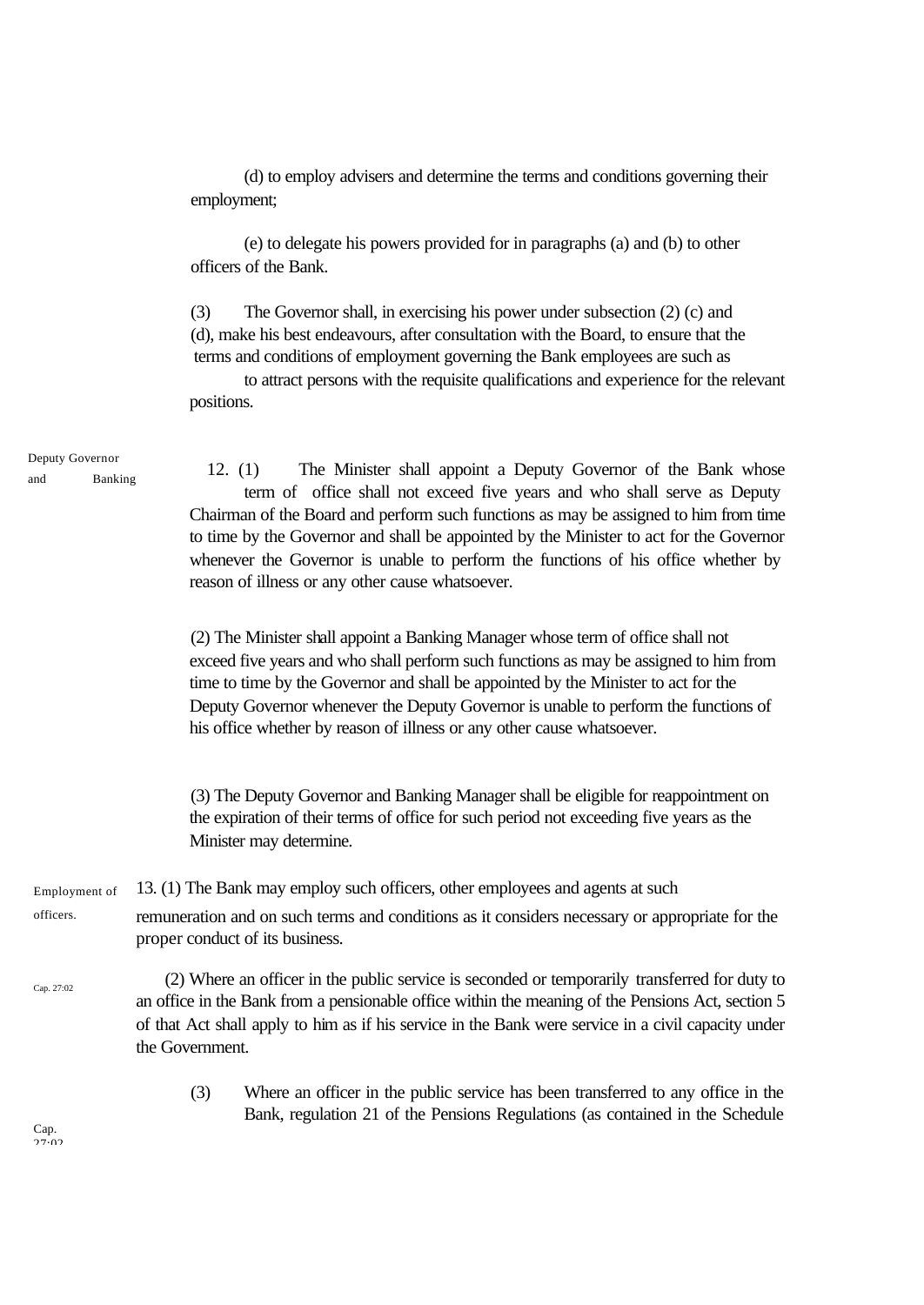to the Pensions Act) shall apply to him as if service with the Bank were other public service within the meaning of that Act, and the Pensions Act shall apply to him as if his service with the Bank were other public service within the meaning of that Act not being service under any of the Scheduled Governments as defined in regulation 2 of the Pensions Regulations and regulation 21 of those Regulations.

| General dis-<br>qualifications for<br>members of of the | 14. (1) No person shall be appointed a Director who- |                                         |  |
|---------------------------------------------------------|------------------------------------------------------|-----------------------------------------|--|
| Board                                                   | (a)                                                  | is a member of the National Assembly;   |  |
|                                                         | (b)                                                  | is an officer in the public service; or |  |

(c) is a director, officer or other employee of a financial institution.

 (2) The President may terminate the appointment of the Governor and the Minister may terminate the appointment of any other Director if the Governor or such Director –

> (a) by writing under his hand addressed to the person who appointed him, resigns his office;

(b) becomes subject to any of the disqualifications specified in subsection (1);

(c) becomes bankrupt or insolvent, compounds with his creditors or benefits under the law for the relief of bankrupt persons or makes any assignment in whole or in part of his income from the Bank for the benefit of creditors;

(d) is convicted of an offence involving dishonesty, fraud or moral turpitude;

(e) becomes permanently incapable of performing his duties;

(f) engages in any act in the performance of his duties which constitutes a wilful breach of his duties as Governor, Deputy Governor or Director, or results in a personal financial gain to him; or;

(g) in the case of a person holding a professional licence, has been disqualified or suspended from engaging in the practice of that profession for reasons of professional misconduct by order or action of any competent authority issued or taken in respect to that person.

(3) The Minister may terminate the appointment of a Director of the Board referred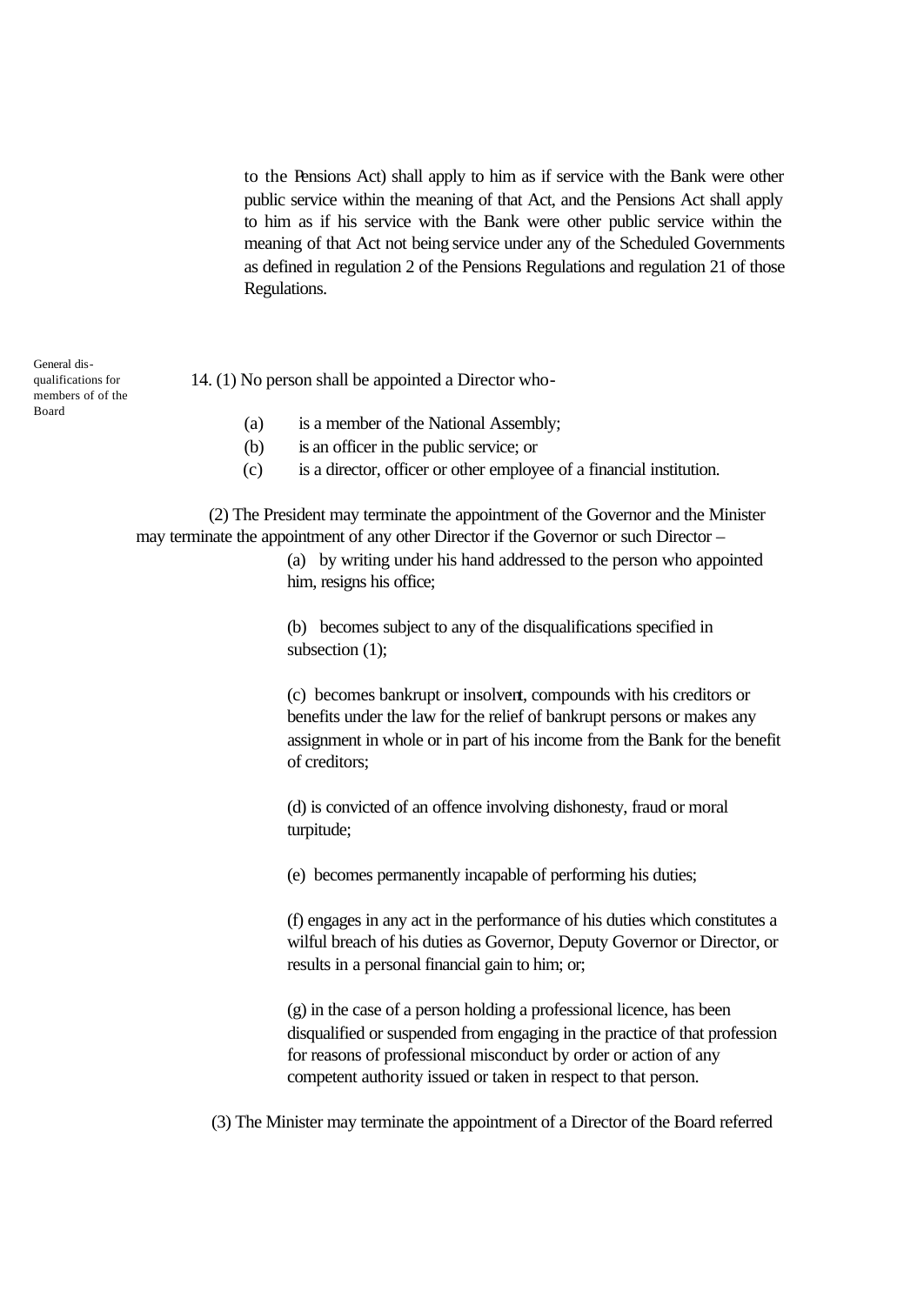to in section 9 (1) (c) who absents himself from three consecutive meetings of the Board without leave from the Board.

Special disqualification s for Governor , Deputy Governor and Banking Manager

15. (1) The Governor, the Deputy Governor and the Banking Manager shall owe their duty entirely to the Bank and shall not engage in any paid employment, or professional or business activity outside the duties of their respective offices, except as permitted under subsection (2).

- (2) Notwithstanding subsection (1), the Governor, the Deputy Governor and the Banking Manager, may with the approval of the Minister –
	- (a) serve on any committee or commission appointed by the Government to inquire into any matter affecting currency or banking or into any economic or financial matters relating to Guyana;
	- (b) serve on any international financial institution of which Guyana is or becomes a member;
	- (c) serve on the Board of any specified public entity.

(3) If the Governor, the Deputy Governor or the Banking Manager engages in any paid employment, or professional or business activity outside the duties of his office contrary to subsection (l), the President in the case of the Governor and the Minister in the case of the Deputy Governor or the Banking Manager may terminate his appointment.

16. (1) The Governor, the Deputy Governor and the Banking Manager shall be paid by the Bank such salaries and allowances as may be determined from time to time by the Minister, but the salary and allowances payable to any such person may not be reduced during his term of office. Remuneration

> (2) The Directors of the Board referred to in section 9 (1) (c) and any person appointed to act for any Director under section 9 (6) shall be paid by the Bank such fees as may be determined from time to time by the Minister.

Preservatio n of secrecy

17. (1) Any information obtained by the Bank under this Act shall be confidential and shall be used by the Bank solely for the performance of its functions under this Act.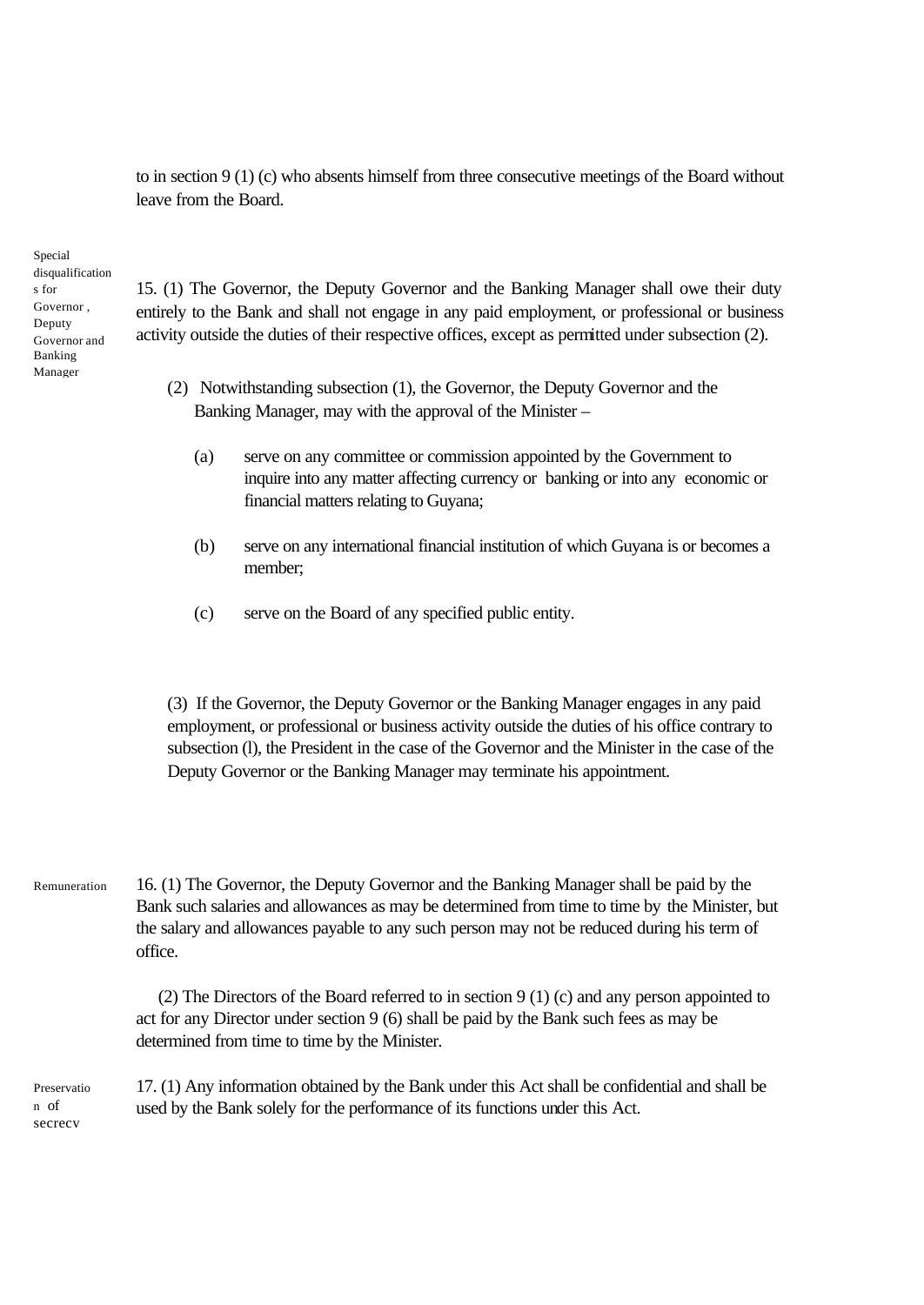(2) Except for the purpose of the performance of his duties or the exercise of his functions or when lawfully required to do so by any court or under the provisions of any law, a Director, officer, or other employee or agent of the Bank, shall not disclose to any person any information which he has acquired in the performance of his duties or the exercise of his functions.

 (3) Any person who contravenes subsection (1) or (2) shall be liable on summary conviction to a fine of fifty thousand dollars and to imprisonment for six months.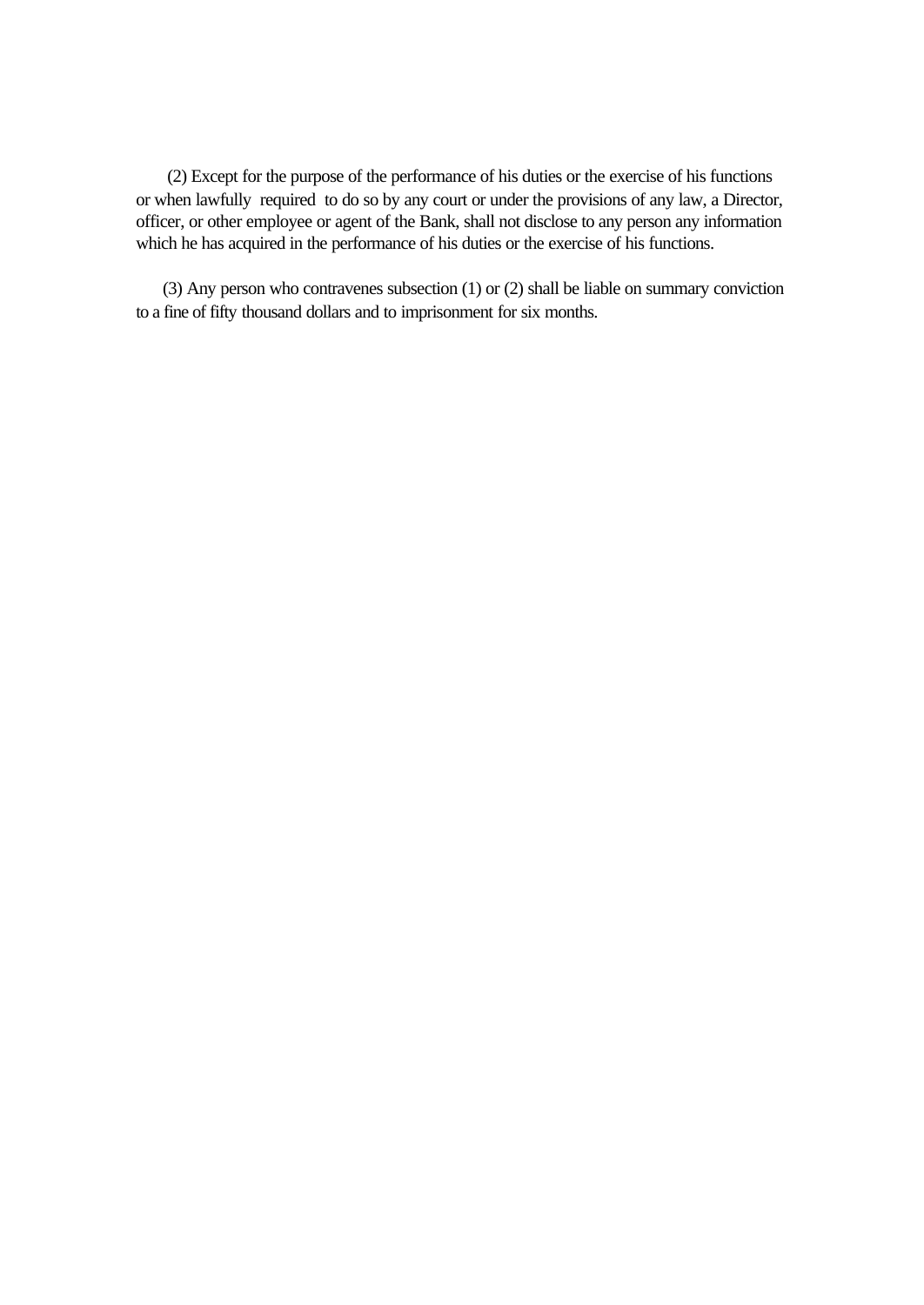### **PART V**

### **CURRENCY**

18. (1) The unit of currency of Guyana shall be a dollar to be known as the Guyana dollar. (2) The symbol "G\$" may be used as the abbreviated reference to the Guyana dollar. 19. (1) In accordance with the Articles of Agreement of the International Monetary Fund (providing for exchange arrangements of a member's choice) the rate of exchange of the Guyana dollar in all currencies shall be determined on the basis of prevailing market conditions. (2) The Bank shall determine its rates of exchange with reference to the prevailing market rates and conditions and make them available upon request. 20. (1) All monetary obligations or transactions in Guyana (whether imposed or authorised by a law or otherwise) shall be deemed to be expressed and recorded, and shall be settled, in Guyana dollars unless otherwise provided for by law or agreed between the parties: Provided that a party shall not agree to settle, or settle under any agreement, any monetary obligation or transaction in Guyana in any currency other than Guyana dollars (hereafter in this section referred to as "foreign currency" except with the permission of the Bank, after consultation with the Minister. (2) A permission under the proviso to subsection (1) may be given by the Bank, after consultation with the Minister, to any person in respect of a single obligation or transaction or any class of obligations or transactions and may be given subject to such conditions as may be specified by the Bank, after consultation with the Minister. (3) Any person who contravenes subsection (1), or any condition specified by the Bank under subsection (2), shall be liable, on summary conviction, to a fine of thirty Currency of Guyana Exchange Rate. Use of Guyana dollar.

thousand dollars or fifty percent of the equivalent amount in Guyana dollars of the amount of foreign currency involved in the contravention, whichever is the greater; and any agreement, for settling any monetary obligation or transaction in a foreign currency, entered into without the permission of the Bank under the proviso to subsection (1) shall have effect as if for any amount payable thereunder in a foreign currency, the equivalent amount in Guyana dollars were payable.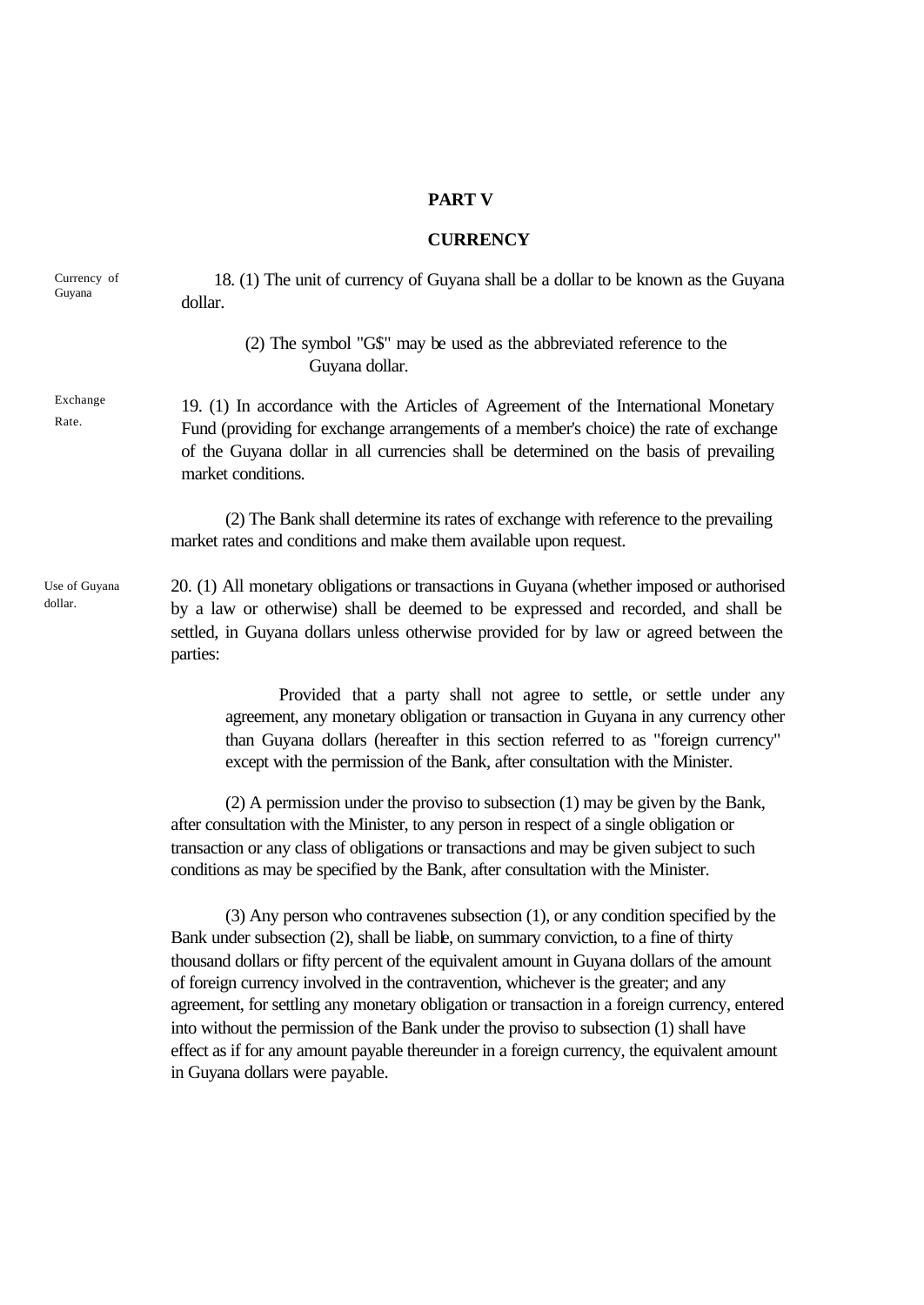(4) For the purpose of subsection (3), the equivalent amount in Guyana dollars shall be computed in accordance with the buying rate for the foreign currency, referred to in that subsection, determined by the Bank under section 29, with reference to the date on which the amount became payable.

Issue of notes and coins, legal tender, and

21. (1) The Bank shall have the sole right to issue notes and coins in Guyana and subject as aforesaid, only such notes and coins issued by the Bank shall be legal tender in Guyana.

 (2) The Bank may determine that any issue or denomination of notes or coins issued by the Bank shall cease to be legal tender with effect from any date. The Bank shall cause notice of such determination to be published in the **Gazette** and any such notice shall give holders of the notes and coins to be withdrawn a reasonable time within which such notes or coins shall be exchanged by the Bank at their face value for other currency which is legal tender.

(3) Legal tender notes shall be accepted throughout Guyana without limitation as to amount in settlement of any public or private debt or monetary obligation.

(4) Legal tender coins shall be accepted throughout Guyana in settlement of any public or private debt or monetary obligation up to a limit of –

(a) one hundred dollars for coins of denomination of one dollar;

- (b) two hundred and fifty dollar for coins of denomination of five dollars;
- (c) five hundred dollars for coins of denomination of ten dollars.

Assets to cover currency issue reserves of external assets

22. (1) The Bank shall at all times hold assets of an amount in the value sufficient to cover fully the value of the total amount of its notes and coins for the time being in circulation.

(2) The Bank shall maintain at all times a reserve of external assets of not less than one hundred per cent of the total amount of its notes and coins for the time being in circulation.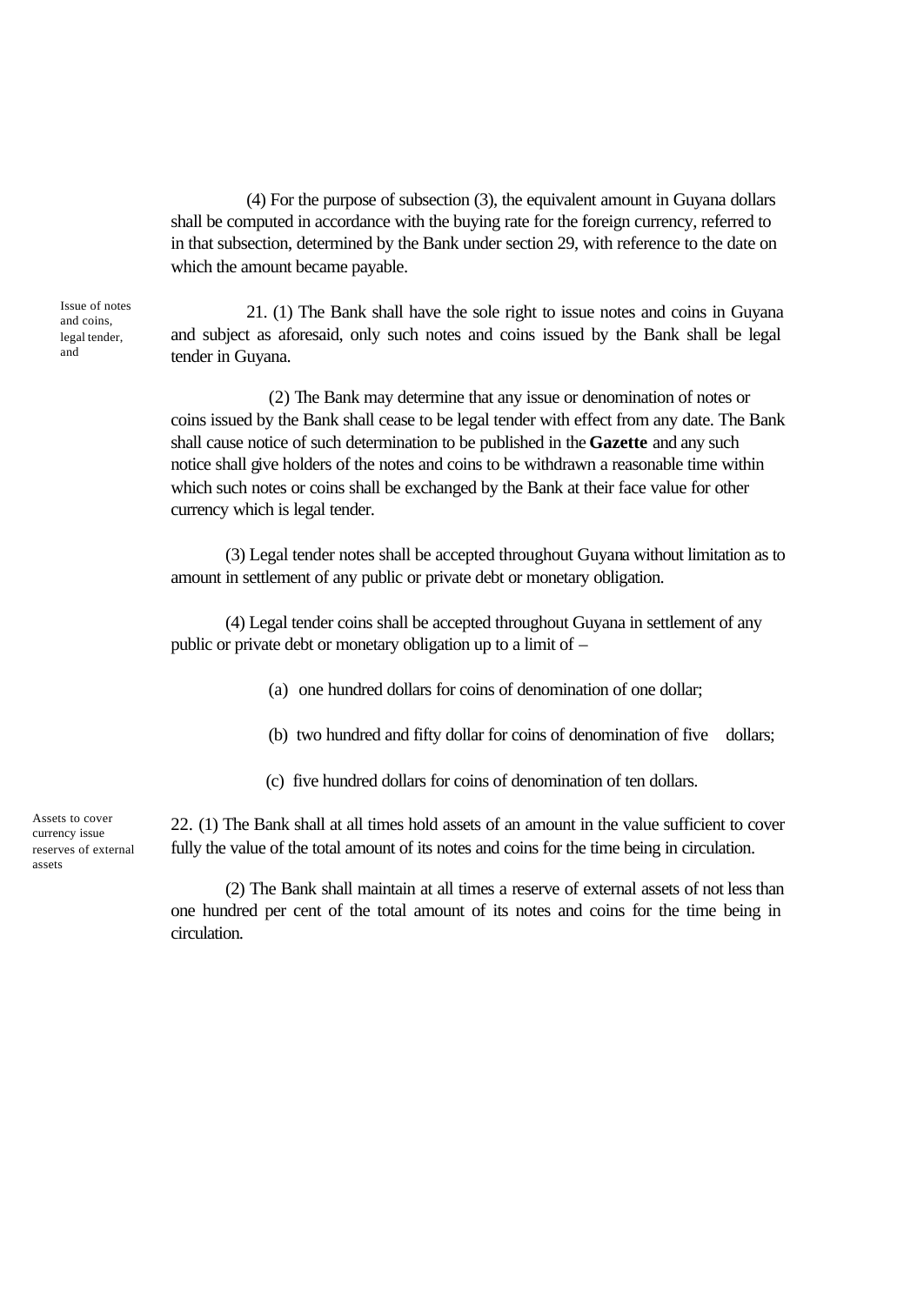(3) The reserve of external assets shall consist of all or any of the following-

(a)gold in any form;

(b) foreign exchange in the form of –

(i) demand or time deposits with foreign central banks or with the Bank's agents or correspondents abroad;

 (ii) documents or instruments customarily used for the making of payments or transfers in international transactions;

 (c) securities of, or securities guaranteed by, foreign governments or international financial institutions;

(d) Guyana's reserve tranche position in the International Monetary Fund;

(e) Guyana's holdings of special drawing rights in the International Monetary Fund.

Characteristics of currency

> Exchange of mutilated notes and

Cheques, bills and notes payable to bearer on

23. (1) The denominations, inscriptions, form, material and other characteristics of the notes and coins shall be determined by the Bank with the approval of the Minister.

(2) The Bank shall publish in the **Gazette** the denominations and other characteristics of notes and coins issued by it.

24. The Bank may prescribe the conditions under which mutilated defaced or otherwise defective notes or coins may be exchanged at the Bank.

25. (1) Except as provided by subsection (2), no person shall for the purpose of putting such instrument into circulation draw, exchange, make or issue any bill of exchange, promissory note or other instrument for the payment of money payable to bearer on demand or borrow, owe or take up any sums of money or any bill of exchange, promissory note or other instrument for the payment of money payable only to bearer on demand.

 (2) Cheques or drafts payable to bearer on demand, may, in the usual course of commercial practice be drawn on financial institutions or their agents by other financial institutions or their customers.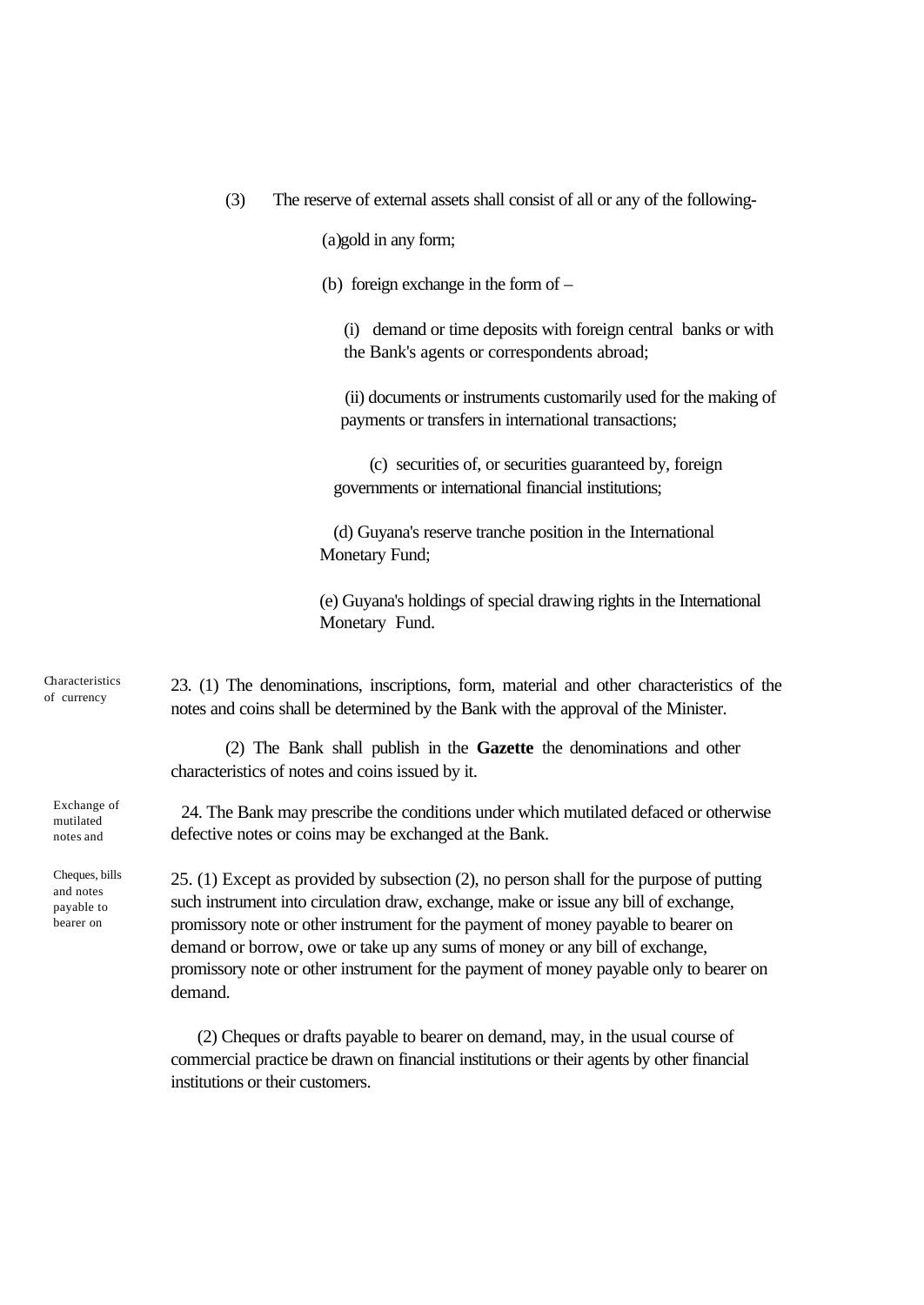(3) Subsection (1) shall not apply to bank notes issued before the commencement of this Act by banks duly authorised to issue such notes.

Penalty for offences under section 25.

26. (1) Notwithstanding anything to the contrary in any other law, any person contravening section 25 shall be liable on summary conviction to a fine of fifty thousand dollars or to a fine equal to twice the amount of the bill, note or other instrument in respect of which the offence is committed, whichever is the greater.

(2) Subject to article 187 of the Constitution, a prosecution under this section shall not be instituted except by the Bank, or by any agent duly authorised by the Bank in writing.

### **PART VI**

### **FOREIGN EXCHANGE TRANSACTIONS**

Dealing in gold or silver

27. The Bank may import, export, buy, sell, hold or otherwise deal in gold or silver in any form under such terms and conditions as it may determine, provided that the buying and selling rates involved in such transactions shall be in accordance with international agreements to which Guyana is a party or which are otherwise binding on Guyana.

28. (1) The Bank may buy, sell, or otherwise deal in foreign exchange in any form.

(2) The Bank shall be responsible for the custody and administration of the reserves of external assets of Guyana referred to in section 22 (3). The Bank may own, hold and manage, balances denominated in foreign currencies, and balances in gold with foreign central banks or with the Bank's agents or correspondents abroad and, in its discretion, may invest balances in marketable foreign assets including securities.

(3) The Bank may act as agent for and accept deposits from -

- (a) foreign central banks, or foreign banking or financial institutions;
- (b) foreign governments or agencies of foreign governments;
- (c) international financial institutions.

(4) The Bank may make arrangements or enter into agreements with any foreign central bank or foreign banking or financial institution to borrow in such manner, at such rates of interest and upon such terms and conditions as it may think fit, any foreign currency which the Bank may think it expedient to acquire.

Permitted foreign exchange transactions and management of external reserves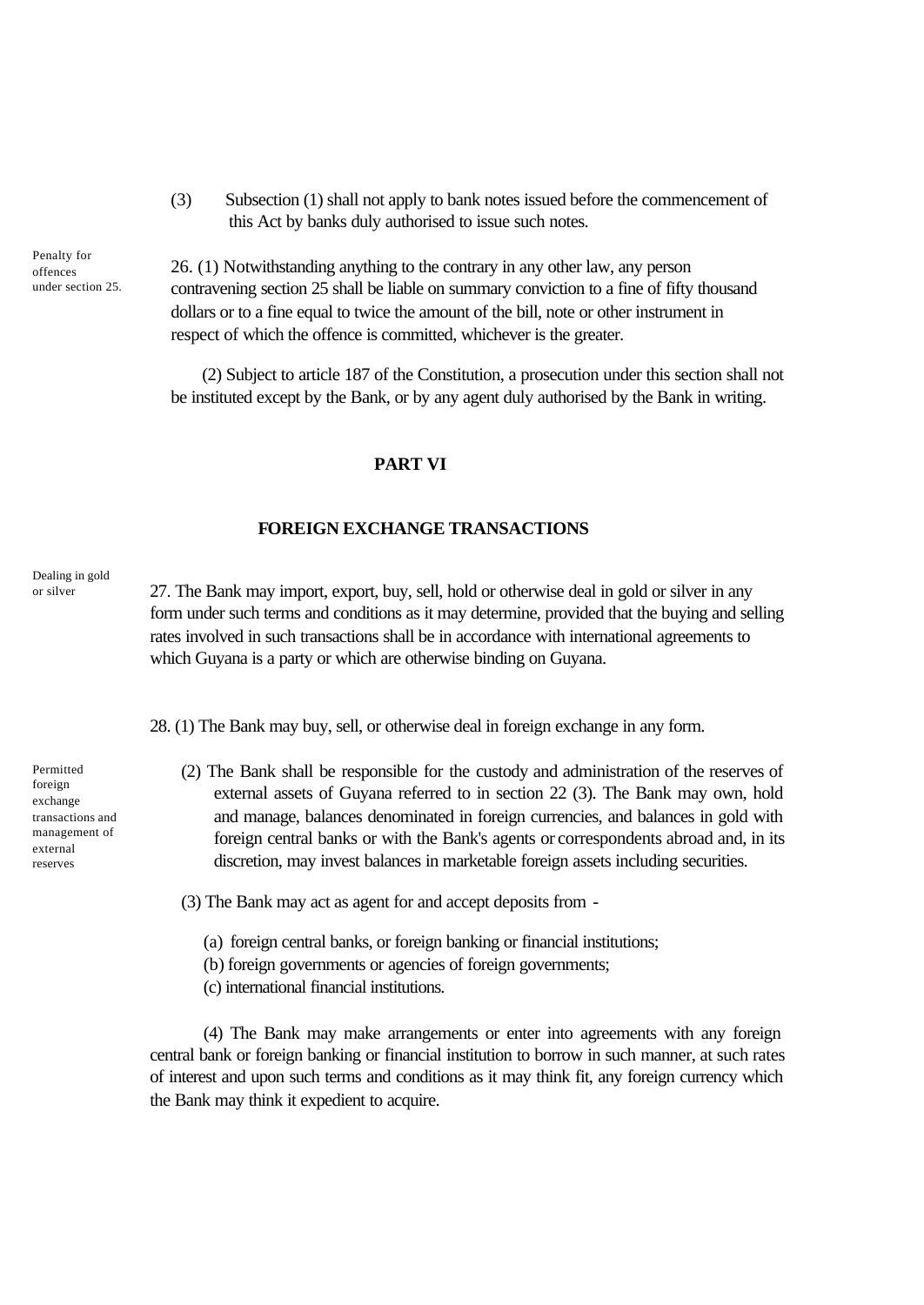Terms of transaction s in foreign exchange.

29. The Minister, in consultation with the Bank, shall specify the policies, principles and criteria governing the exchange rate system in Guyana, and the Bank shall be responsible for the day-to-day administration of such system, the Bank determining the terms and conditions under which it will engage in transactions in foreign exchange, provided that the buying and selling rates involved in such transactions shall be in accordance with international agreements to which Guyana is a party or which are otherwise binding on Guyana.

| Institutions<br>with<br>which Bank<br>may                                           | 30. The Bank may engage in transactions in foreign exchange only with –                                                                                                                       |  |  |  |  |
|-------------------------------------------------------------------------------------|-----------------------------------------------------------------------------------------------------------------------------------------------------------------------------------------------|--|--|--|--|
| deal in foreign<br>avahanaa                                                         | banks;<br>(a)                                                                                                                                                                                 |  |  |  |  |
|                                                                                     | (b)<br>foreign currency dealers licensed under the Dealers in Foreign                                                                                                                         |  |  |  |  |
| No. 19 of<br>1989                                                                   | Currency (Licensing) Act 1989;                                                                                                                                                                |  |  |  |  |
|                                                                                     | the Government;<br>(c)                                                                                                                                                                        |  |  |  |  |
|                                                                                     | any specified public entity;<br>(d)                                                                                                                                                           |  |  |  |  |
|                                                                                     | foreign central banks or foreign financial institutions;<br>(e)                                                                                                                               |  |  |  |  |
|                                                                                     | (f)<br>foreign governments or agencies of foreign governments;                                                                                                                                |  |  |  |  |
|                                                                                     | international financial institutions.<br>$\left( \text{g} \right)$                                                                                                                            |  |  |  |  |
| Foreign<br>exchange                                                                 | 31. The Bank may exercise any power or functions conferred upon or entrusted to the Bank<br>by or under any law for the time being in force relating to dealings in foreign exchange or gold. |  |  |  |  |
| Payments<br>agreements                                                              | 32. The Bank may administer any payments agreement entered into by or on behalf of<br>Guyana.                                                                                                 |  |  |  |  |
| Fiscal agent for<br>Government's<br>transactions with<br>international<br>financial | 33. The Bank shall be the fiscal agent for all the transactions of the<br>Government with international financial institutions of which Guyana is or becomes a<br>member.                     |  |  |  |  |
| Preparation of<br>balance of<br>payments                                            | 34. (1) The Bank shall be responsible for the preparation of the balance of payments<br>accounts and the external assets and liabilities position of the country.                             |  |  |  |  |

pay accounts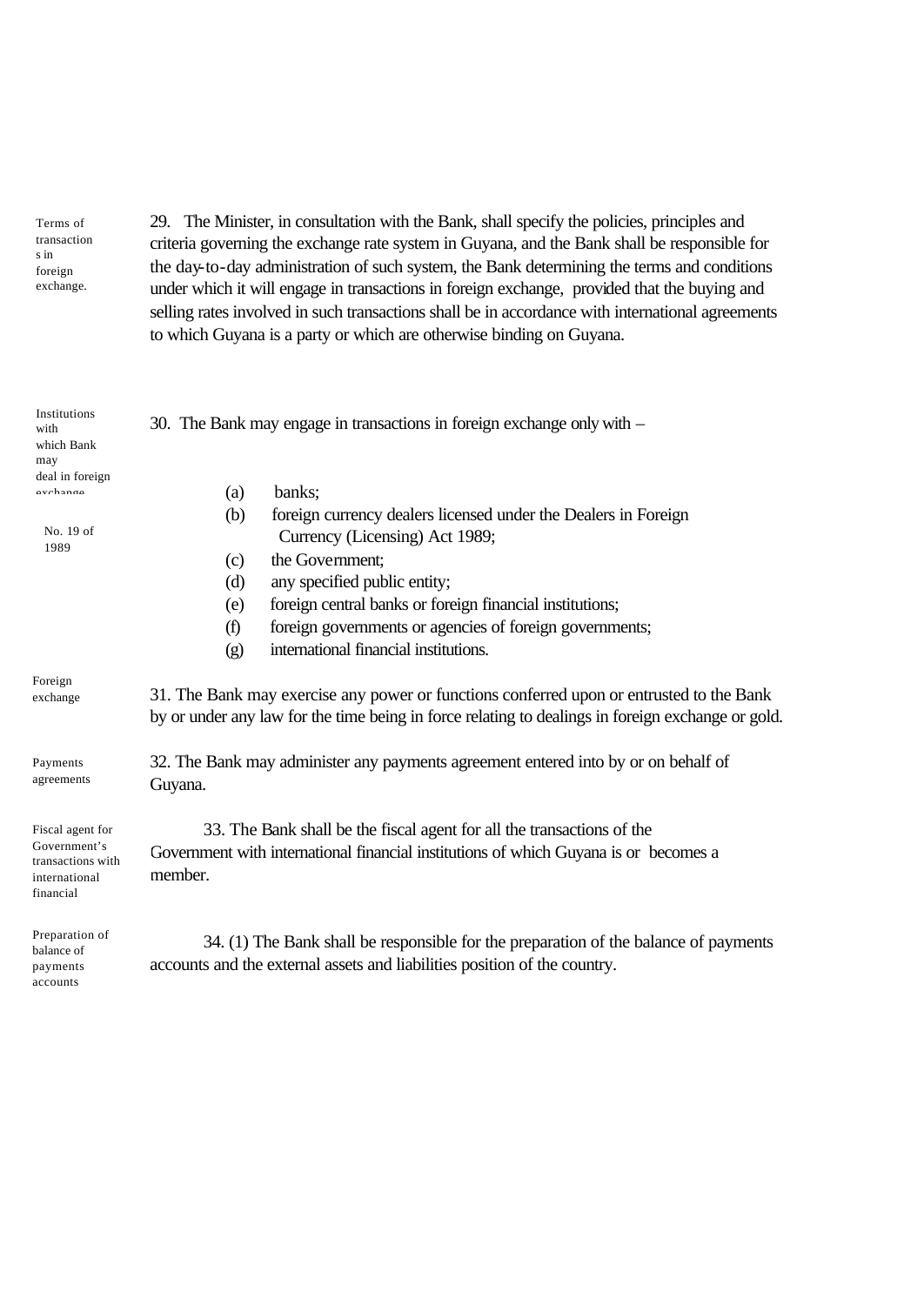(2) In addition to any other powers which it may exercise under this Act or any other law, the Bank may, from time to time, by notice in writing, demand from any person any financial information on foreign transactions that it may require for the discharge of its functions and responsibilities under this Act and the Bank may require such person to submit to the Bank, at such times and in such manner or form as the Bank may specify, such reports of such person's foreign operations as may be necessary and such person shall comply with the demand within the period specified in the notice.

(3) Any person from whom information is demanded under subsection (2) who-

(a) fails or neglects to supply the information within the time specified;

(b) supplies information which he knows or has reason to believe is false in any material particular; or

(c) wilfully or recklessly withholds any material information, shall be guilty of an offence and shall be liable upon summary conviction to a fine of not more than one hundred and seventy-five thousand dollars for each day the offence continues.

Depository.

35. The Bank shall act as depository for the Guyana dollar holdings of international financial institutions of which Guyana is or becomes a member.

### **PART VII**

## **RELATIONS WITH BANKS AND OTHER LICENSED FINANCIAL** I**NSTITUTIONS**

Supervision of licensed financial institutions No. 1 of 1995

Bankers to Banks and other licensed financial institutions

36. The Bank shall have exclusive responsibility for the supervision and regulation of licensed financial institutions under this Act and the Financial Institutions Act 1995.

37. (1) The Bank shall open accounts for and accept deposits from, collect money and other monetary claims for and on account of banks and other licensed financial institutions which accept deposits, and generally act as banker to banks, and may perform such services for other licensed financial institutions which accept deposits.

(2) The Bank may provide additional services to banks and other licensed financial institutions which accept deposits operating in Guyana including inter-bank clearings and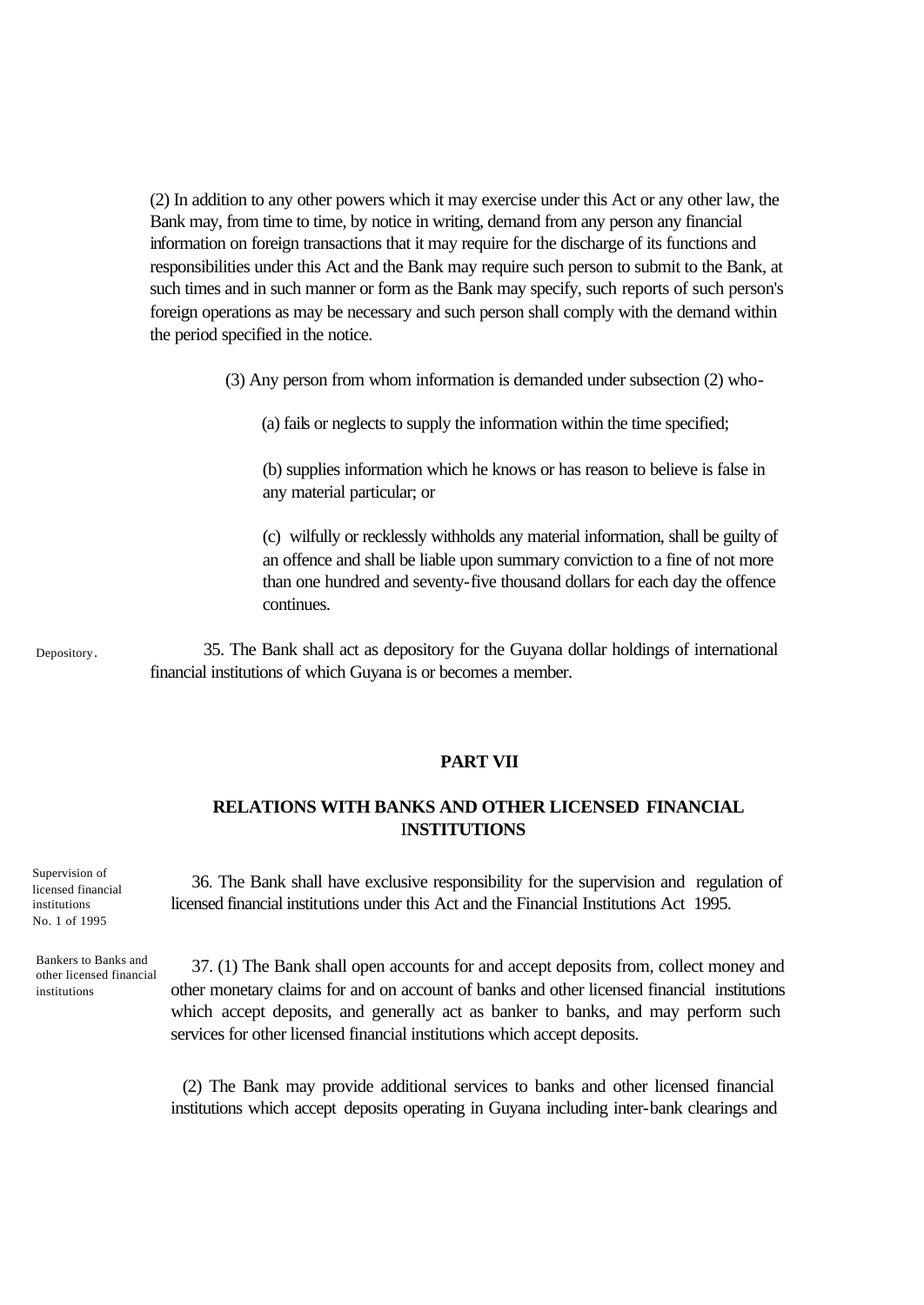the provision of safe deposit facilities.

- 38. The Bank may purchase from, sell to and rediscount on behalf of, banks and other licensed financial institutions which accept deposits, bills of exchange, promissory notes and other credit instruments, bearing at least the endorsement of a bank or other licensed financial institution which accepts deposits maturing within one hundred and eighty days from the date of rediscount or acquisition by the Bank and issued or made for the purpose of financing - Rediscounts.
	- (a) the importation or exportation of goods and products;
	- (b) the trading of goods and products within Guyana;
	- (c) the storage of goods and products which are not perishable and which are duly insured or deposited under conditions assuring their preservation in warehouse approved for the purpose of the Customs Act or in other places approved by the Bank;
	- (d) industrial or agricultural production, provided that if the Bank finds it to be in the interest of the national economy, the Bank may from time to time declare acceptable for the purposes of this section instruments relating to industrial or agricultural production maturing within two hundred and seventy days; and provided further that the Bank may require the credit instruments accepted by it under this section to be secured by a pledge, hypothecation or assignment of the related products or crops.
	- 39. (1) The Bank may grant loans or advances for fixed periods, not exceeding three months, to banks and other licensed financial institutions which accept deposits and which pledge the following as collateral security for such loans or advances –
		- (a) the credit instruments referred to in section 38;
		- (b) negotiable securities of the Government of Guyana.

 (2) The Bank shall not, except as specified in section 47, provide any credit or guarantees, directly or indirectly, to any persons other than banks and other licensed financial institutions which accept deposits.

Conditions for credit transactions

40. Subject to sections 38 and 39, the Bank may determine the general terms and conditions under which it extends credit to banks and other licensed financial institutions which accept deposits. In particular, the Bank shall determine and announce the rates of

Cap. 82:01

Loans.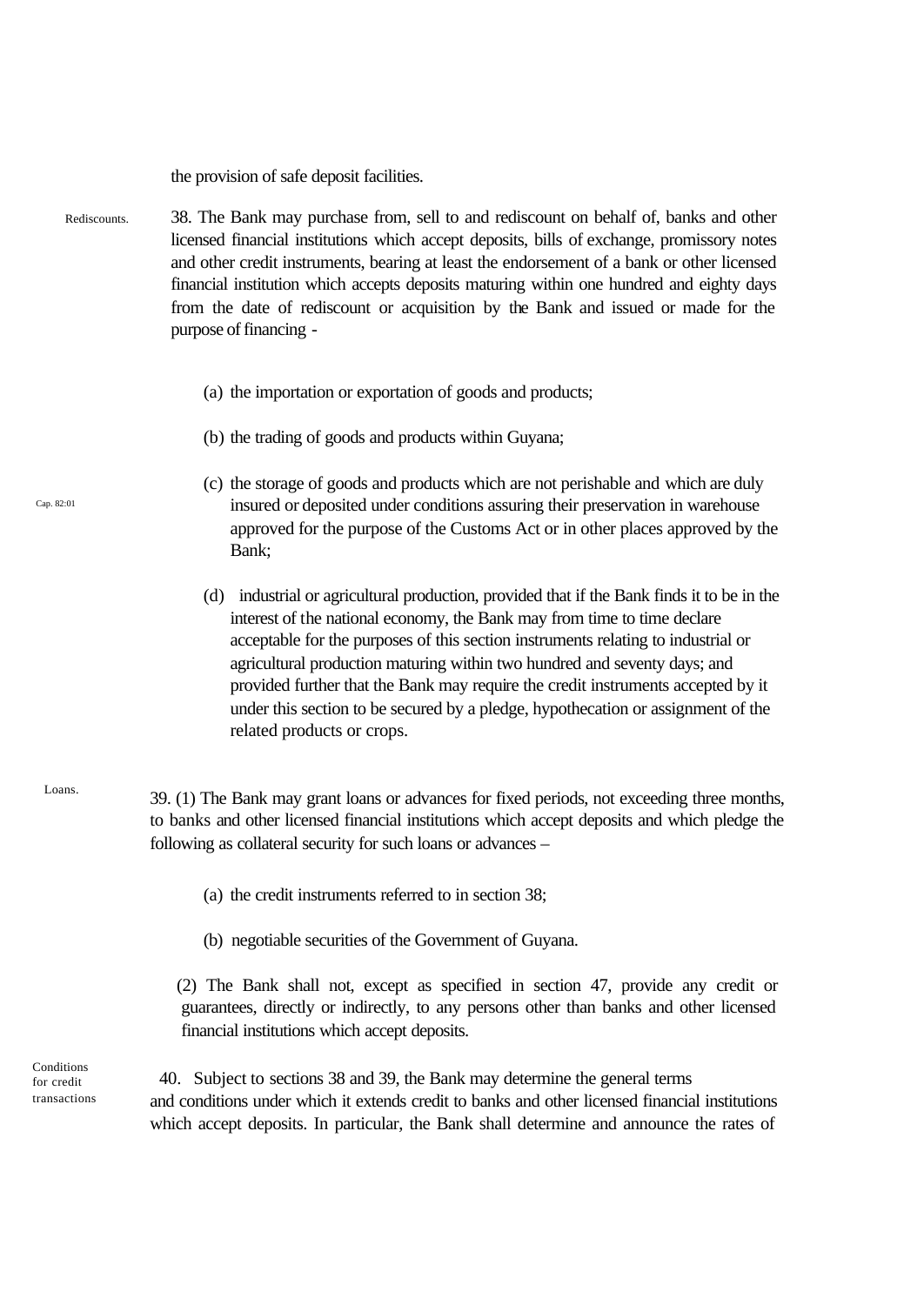interest it will charge for rediscounting eligible paper under section 38, and granting loans or advances under section 39.

41. (1) The Bank may require licensed financial institutions which accept deposits to maintain minimum balances with the Bank as reserves against their deposit and other liabilities. (2) The Bank may prescribe different ratios for different types of liabilities and may further prescribe the method of computing the amount of the required reserves. (3) The Bank may impose on any licensed financial institution which accepts deposits and which fails to maintain sufficient minimum balances required under subsection (1) or (2), a penalty established in relation to the current rate of interest on treasury bills of the Government with a maturity of three months. (4) Any determination of, or change in, the minimum reserve requirements under subsection (1) or (2) by the Bank shall take effect only after the expiration of such period of prior written notice, as the Bank may determine, to all licensed financial institutions which accept deposits. 42. The Bank may specify, by such period of prior written notice, as the bank may determine, to all licensed financial institutions which accept deposits, the percentage of liabilities which such licensed financial institutions are required to maintain as liquid assets under section 21 of the Financial Institutions Act 1995; Provided that any increase in such percentage shall not exceed five percentage points in any one thirty day period. 43. (1) In addition to any other powers which it may exercise under this Act or any other law, the Bank may, from time to time, by notice delivered in writing, demand any information that it may require for the discharge of its functions and responsibilities under this Act from any licensed financial institution, specified financial institution or any holding company subsidiary or other affiliate of a licensed financial institution. The Bank shall have the authority to examine the accounts, books and records including the minutes of all meetings, of any licensed financial institution, specified financial institution or any holding company, subsidiary or other affiliate of a licensed financial institution to which it has given written notice pursuant to this subsection and such institution shall comply with the demand within five days of the receipt thereof. requirement and penalty. Liquid asset requirement No. 1 of 1995 Requests for information

> (2) The Bank may require any licensed financial institution or specified financial institution to submit to the Bank, at such times and in such form as the Bank may specify, such report of its condition or operations as may be necessary for the discharge of its functions and

Reserve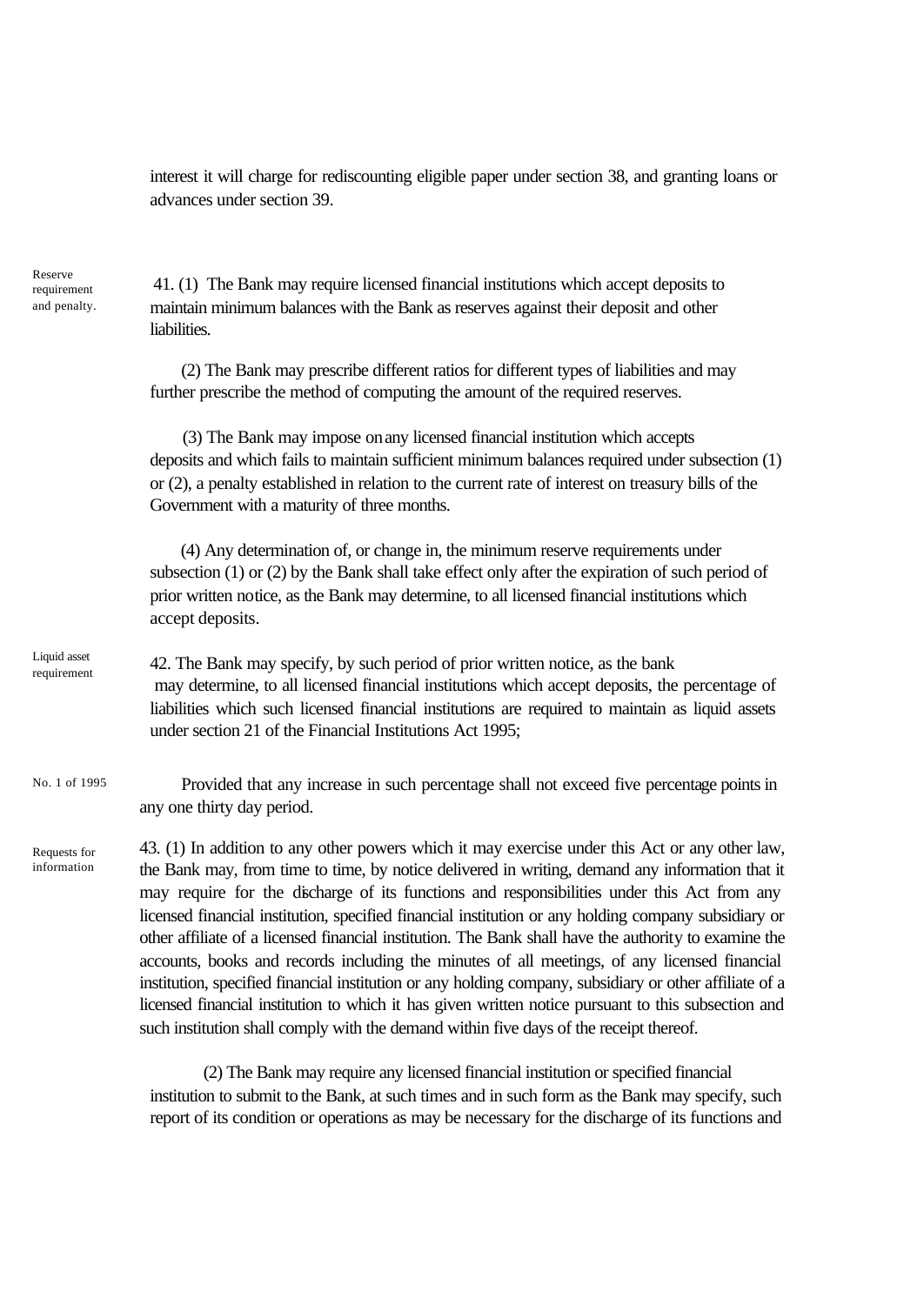responsibilities under this Act.

(3) Any such institution or company which refuses to submit accounts, books and records, and reports, as required under subsection (l) or (2), shall be guilty of an offence and liable upon summary conviction to a fine of not more than one hundred and seventy-five thousand dollars for each day the offence continues.

(4) Any information obtained by the Bank under subsection (1) or (2) may be used by the Bank in the preparation of any reports required to be made under this Act.

### **PART VIII**

### **RELATIONS WITH THE GOVERNMENT**

 44. (1) The Bank may act as a fiscal agent and trustee of, and as banker to the Government. Fiscal agent

> (2) The Bank may also perform the functions of fiscal agent and trustee of, and banker to, any specified public entity in accordance with, and within the scope determined by, any special arrangements made between the Bank and the specified public entity concerned.

45. The Bank in its capacity as fiscal agent and trustee of, and banker to, the Government or any specified public entity may-

- (a) be the official depository of the Government or specified public entity concerned for any funds whether held in Guyana or elsewhere and accept deposits and effect payments for the account of the Government or the specified public entity, provided that the Bank may, after consultation with the Government or the specified public entity, select any other bank to act in its name and for its account as the depository of the Government or the specified public entity in the places where the Bank maintains no office or branch;
- (b) maintain and operate special accounts, including trustee accounts, in accordance with arrangements made between the Bank and the Government or with the specified public entity concerned;
- (c) service the public debt, including the issuing of payment of interest on, and redemption of, bonds and other securities of the Government; and account for

and banker to the

Functions as fiscal agent.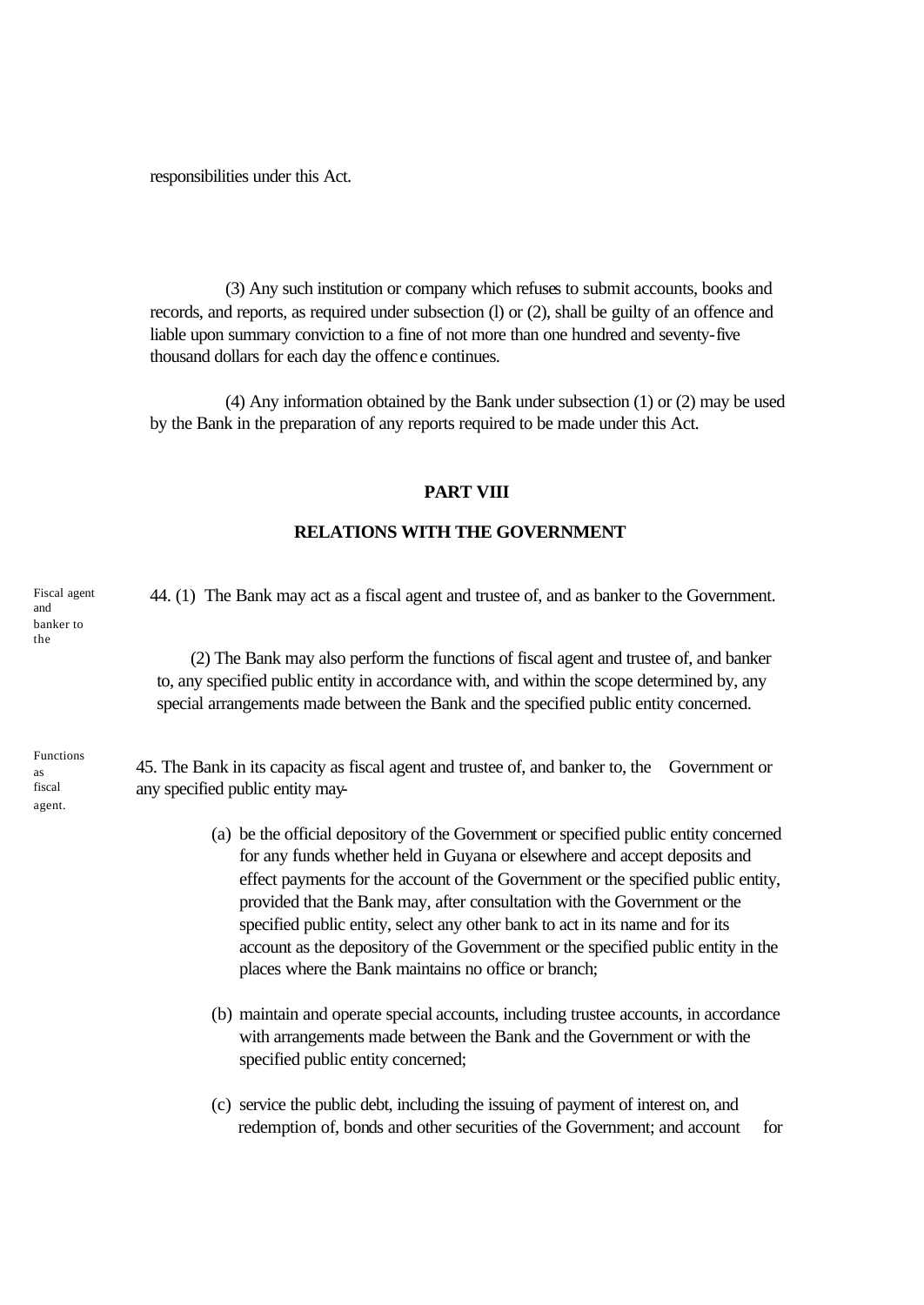|                                                          | holdings of such securities in a book-entry form;                                                                                                                                                        |
|----------------------------------------------------------|----------------------------------------------------------------------------------------------------------------------------------------------------------------------------------------------------------|
|                                                          | (d) pay, remit, collect or accept for deposit or custody funds in Guyana or<br>elsewhere;                                                                                                                |
|                                                          | (e) purchase, sell, transfer or accept for custody cheques, bills of<br>exchange and securities;                                                                                                         |
|                                                          | (f) collect the proceeds, whether principal or interest, resulting from the sale<br>for, or accruing to, the interest of the Government or a specified public entity of<br>securities or other property; |
|                                                          | (g) purchase, sell, transfer or accept for custody gold, silver or foreign exchange.                                                                                                                     |
|                                                          | (h) maintain a book-entry system of accounts for securities issued by the<br>Government.                                                                                                                 |
| Credit<br>operations<br>with<br>Government<br>securities | 46. The Bank may purchase or sell negotiable securities issued by the Government:                                                                                                                        |
|                                                          | Provided, that the Bank may not, except as otherwise specifically permitted<br>under section $7(3)$ , $49(2)$ or 50 purchase or sell such securities from or to the<br>Government.                       |
| Restrictions<br>on credit to<br>the                      | 47. Except as provided in sections 7(3), 45, 46, 49(2) and 50, the Bank shall not<br>extend any credit directly or indirectly to the Government or any specified public entity.                          |
|                                                          | It shall be the duty of the Bank to advise the Government on any matter which in its<br>48. $(1)$                                                                                                        |

> opinion is likely to affect the achievement of the principal objectives of the Bank as defined in section 5.

> (2) The Bank may advise the Government on any matter within the jurisdiction of the Bank whenever necessary and the Government may request the Bank to render advice on particular measures, situations or transactions, or on monetary, banking, and credit conditions in Guyana.

> (3) The Government and the specified public entities shall furnish the Bank at such time and in such manner as the Bank may request with such information as the Bank may require for the proper discharge of its functions and responsibilities.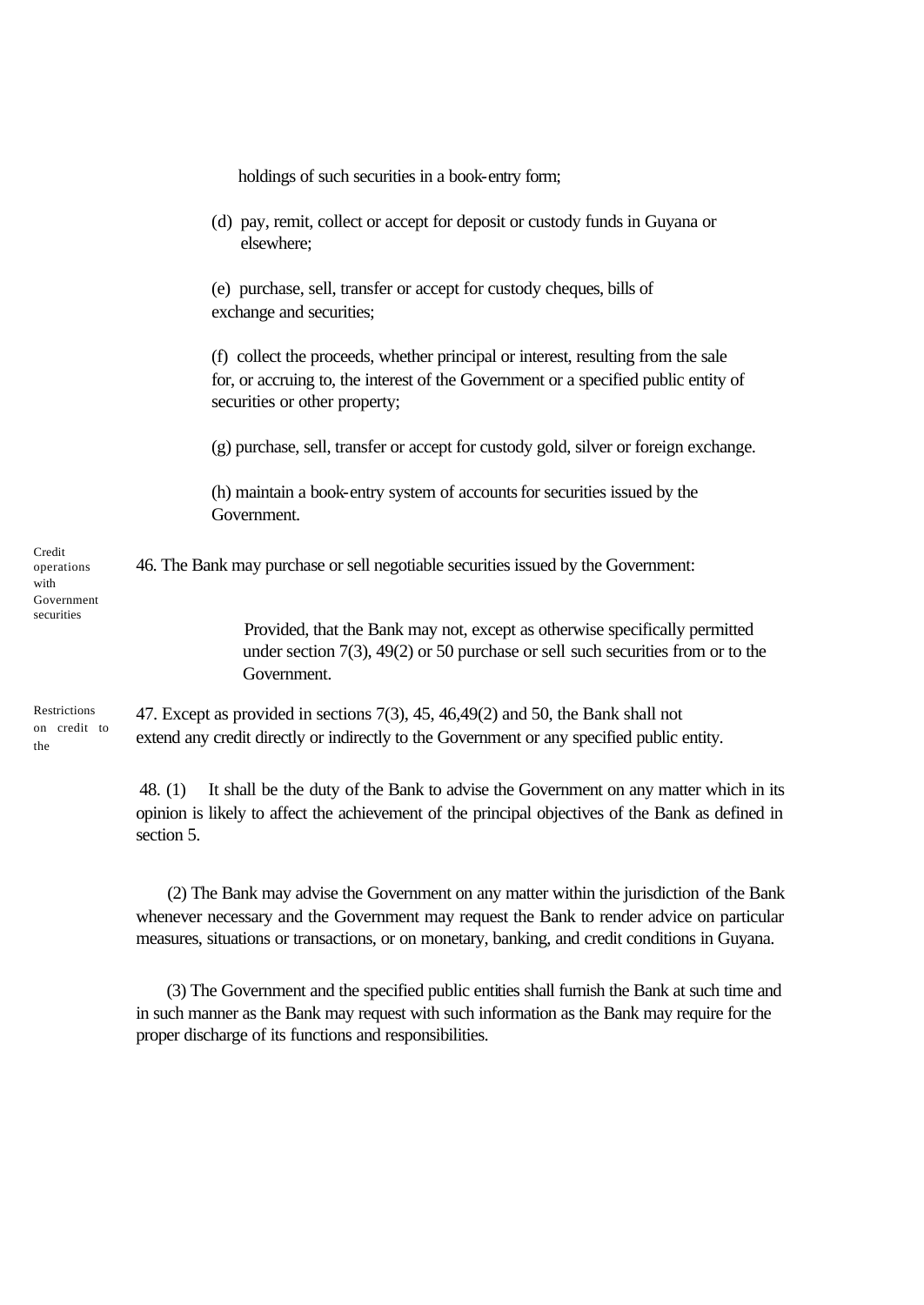# **IX**

## **PART**

## **MISCELLANEOUS PROVISIONS**

Revaluation of reserve

49. (1) The gain arising from any change in the valuation of the Bank's assets or liabilities in, or denominated in, gold or foreign currencies, or any internationally recognized reserve assets as a result of alterations of the exchange rate of the currency of Guyana, or of any change in the values of such assets or liabilities with respect to the currency of Guyana, shall be credited to a Revaluation Account and neither the gain nor the loss arising from any such change shall be included in the computation of the annual profit or loss of the Bank.

(2) The loss arising from any such change shall be set off against any credit balance in the Revaluation Account and, notwithstanding any other provision of this Act, if such balance is insufficient to cover such loss, the Government shall, in consultation with the Bank, issue to the Bank on such terms, including negotiability or non-negotiability, and at such rate or rates of interest or without interest as the Government may determine, securities to the extent of the deficiency and such securities shall carry such terms and conditions as are necessary to maintain the Bank's capital and reserves and avoid any impairment thereof.

(3) Any credit balance in the Revaluation Account at the end of each financial year of the Bank shall be applied first on behalf of the Government to the redemption of any outstanding securities issued under subsection  $(2)$ .

(4) No credits or debits shall be made to the Revaluation Account except in accordance with the provisions of this section.

50. The Bank shall be authorised to issue its own securities on such terms and conditions as it may determine, and may buy and sell direct or in the open market outright or under repurchase agreements, securities issued by the Government as well as securities issued by the Bank solely for open market operations.

51. The Bank may make loans to its officers and employees on such terms and conditions as may be approved by the Board.

52. The Bank shall be exempt from the provision of any law relating to income tax and from the payment of stamp duty.

53. The Board may make By-Laws under the seal of the Bank for the good order and management of the Bank.

Issuance of Bank securities and transactions in government securities for

Loans to employee

open market

Exemption from taxation

Powe r to make By-Laws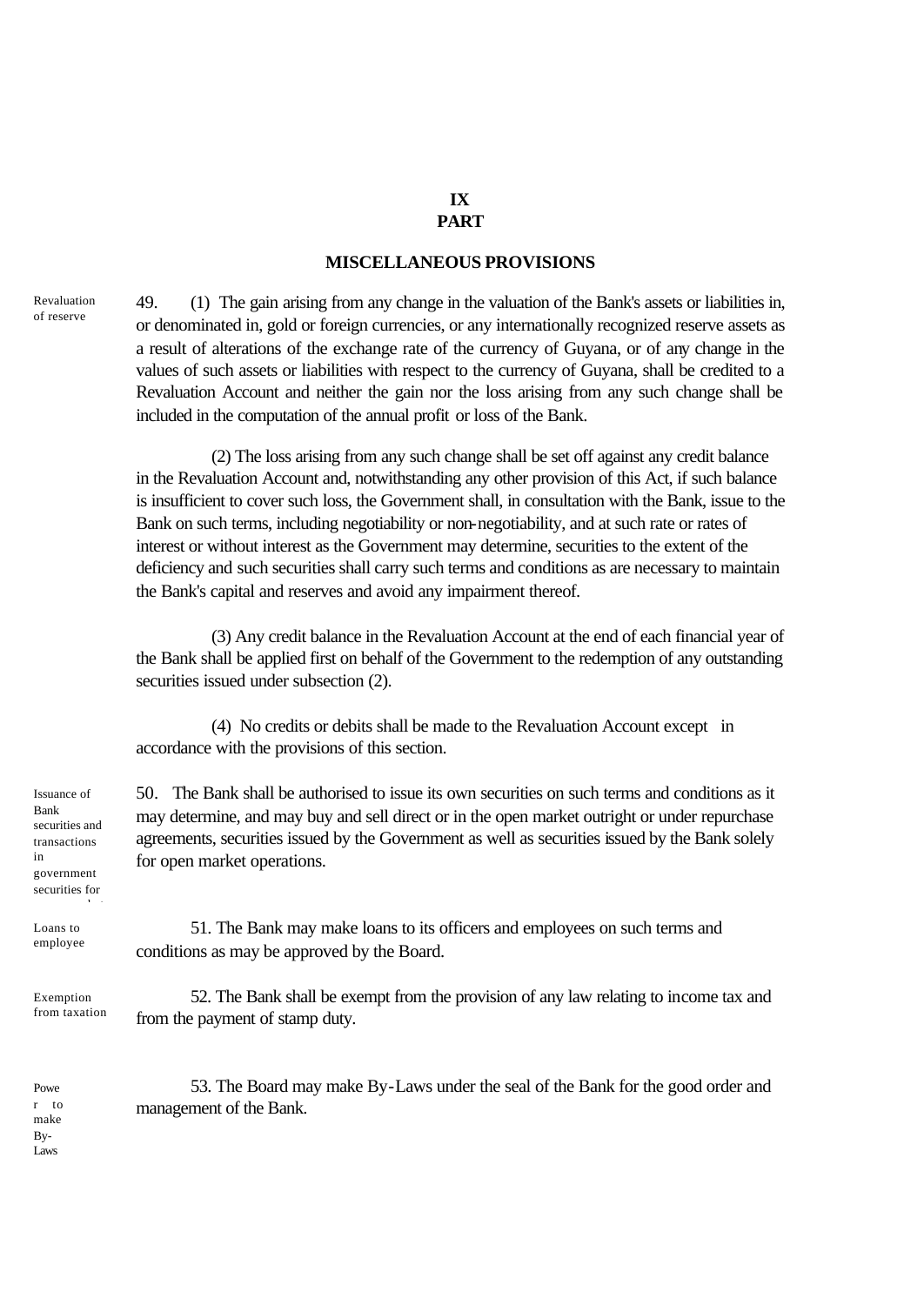54. The Bank shall not-

- (a) except as expressly authorised by this Act, engage in trade, own or acquire any direct interest in any commercial, agricultural, industrial or similar undertakings, except in the course of the satisfaction of debts due the Bank, provided that any such interest shall be disposed of at the earliest suitable opportunity;
- (b) purchase, acquire or lease real property except for its own business premises or for the use of its employees;
- (c) draw or accept bills payable otherwise than on demand;
- (d) provide exchange rate guarantees in any form.

55. The Bank shall promote the training of persons in monetary matters, banking statistics, finance and other subjects, and with that object, may bear, or contribute towards the payment of the cost of training (whether in Guyana or elsewhere) of meritorious or promising employees of the Bank in any of the subjects aforesaid. Trainin

56. The financial year of the Bank shall be the same as the financial year of the Government and the accounts of the Bank shall be closed at the end of each financial year. Financial Year

57. The Bank shall submit to the Minister half-yearly reports on the state of the national economy, with special reference to financial developments, and on the policies being followed by the Bank, including its objective of fostering domestic price stability under section 5. Half-yearly reports

Annual Reports

 $\sim$ 

58. Within three months after the end of each financial year the Bank shall submit to the Minister a report on its operations throughout that year, together with the balance sheet and the profit and loss account as certified by the external auditors appointed in accordance with section 60.

Publication of reports, etc.

59. (1) After submission to the Minister, the Bank shall publish the annual report together with the balance sheet and the profit and loss account referred to in section 58.

> (2) The Bank shall, as soon as practicable after the close of business on the second and fourth Wednesday in every month -

> > (a) transmit to the Minister a statement showing its assets and liabilities at

Prohibited operation s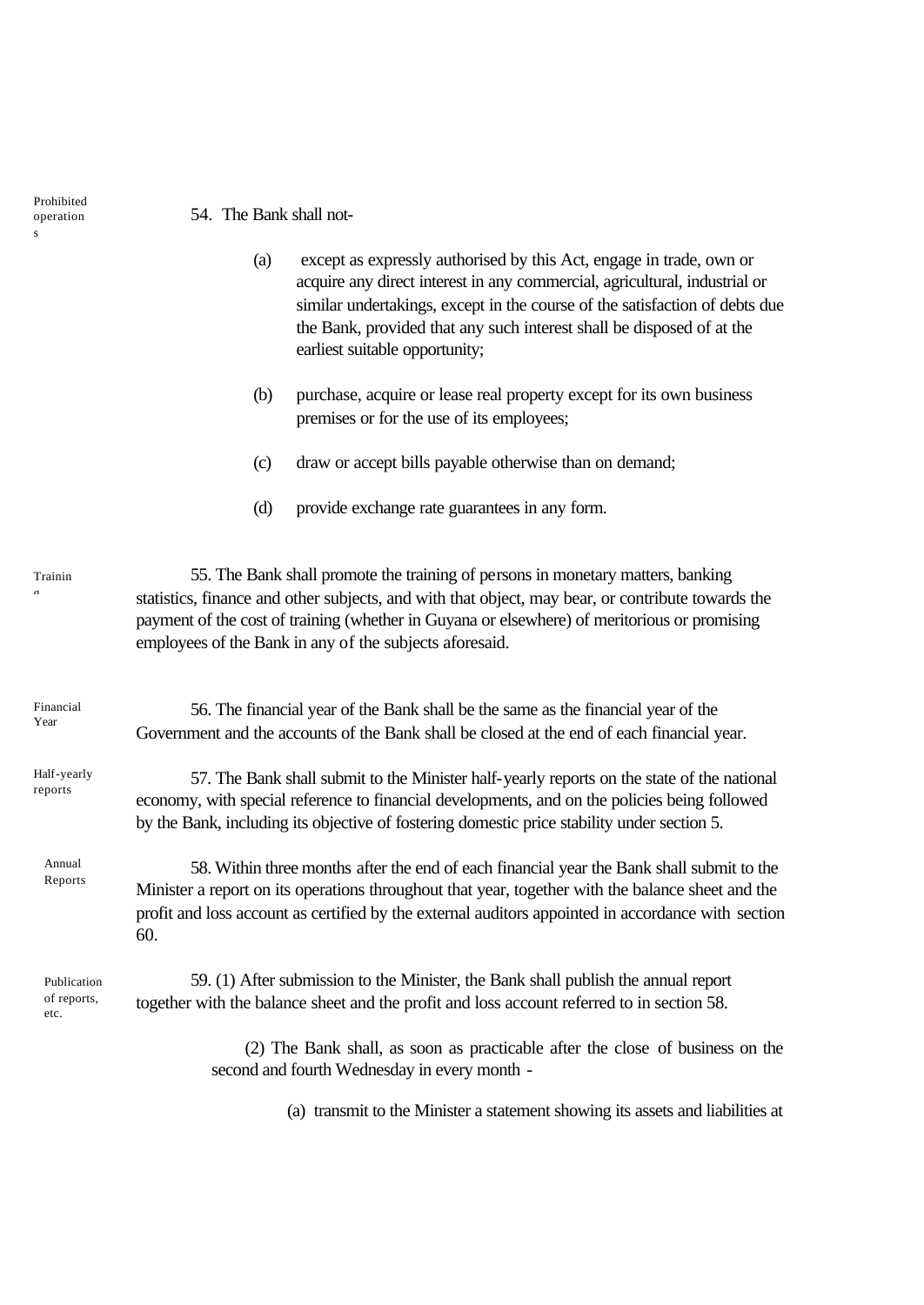the close of business on that day; and

(b) publish a copy of the said statement in the **Gazette**.

 (3) The Bank may also issue such other publications as it considers to be in the public interest.

| Audit<br>Cap. 73:01                           | 60. Notwithstanding anything in section 33 of the Financial Administration and<br>Audit Act, the power of the Auditor General to audit the accounts of public<br>corporations shall not extend to the audit of the accounts of the Bank unless requested<br>by the Minister to do so and the Minister shall appoint external auditors annually to audit<br>the accounts of the Bank and certify the annual balance sheet and the profit and loss<br>account of the Bank. The fees for such audit shall be determined by the Minister and<br>paid by the Bank.                                                                                                                                                                                                                                                                                                                                                                                                        |
|-----------------------------------------------|----------------------------------------------------------------------------------------------------------------------------------------------------------------------------------------------------------------------------------------------------------------------------------------------------------------------------------------------------------------------------------------------------------------------------------------------------------------------------------------------------------------------------------------------------------------------------------------------------------------------------------------------------------------------------------------------------------------------------------------------------------------------------------------------------------------------------------------------------------------------------------------------------------------------------------------------------------------------|
| Regulations                                   | 61. The bank may make regulations as may be required from time to time for carrying<br>into effect the provisions of this Act.                                                                                                                                                                                                                                                                                                                                                                                                                                                                                                                                                                                                                                                                                                                                                                                                                                       |
| Payments<br>system<br>oversight               | 62. The Bank shall oversee the Payments System in Guyana and it shall endeavour to<br>achieve efficiency, reliability and soundness of such system by adopting such measures as it may<br>deem appropriate, including the making of regulations in that behalf.                                                                                                                                                                                                                                                                                                                                                                                                                                                                                                                                                                                                                                                                                                      |
| Repeal<br>Act No.<br>$11$ of<br>1995          | 63. The Bank of Guyana Act 1995 is hereby repealed.                                                                                                                                                                                                                                                                                                                                                                                                                                                                                                                                                                                                                                                                                                                                                                                                                                                                                                                  |
| Transitional<br>provisions, No.<br>11 of 1995 | 64. (1) Notwithstanding the repeal of the Bank of Guyana Act 1995 by section 63, the<br>Board constituted under section 10 of the Bank of Guyana Act 1995 shall, subject to the power<br>of the Minister to revoke at any time the appointment of the Directors thereof appointed under<br>section 10 $(1)$ (c) of the said Act, continue to function as such on and after the coming into<br>operation of this Act as though the Chairman and other Directors were appointed under section<br>9 of this Act, and shall have and discharge all the powers vested in it under this Act, and in<br>respect of all pending matters on the day immediately preceding the coming into operation of<br>this Act, shall have and discharge all the powers vested in it under the Bank of Guyana Act,<br>1995, and that Act shall stand unrepealed to the extent necessary to facilitate the discharge of<br>the functions of the Board in respect of the aforesaid matters. |

(2) The assets and liabilities of the Bank established under the Bank of Guyana Act 1995 shall be transferred with effect from the coming into operation of this Act to the Bank established under this Act.